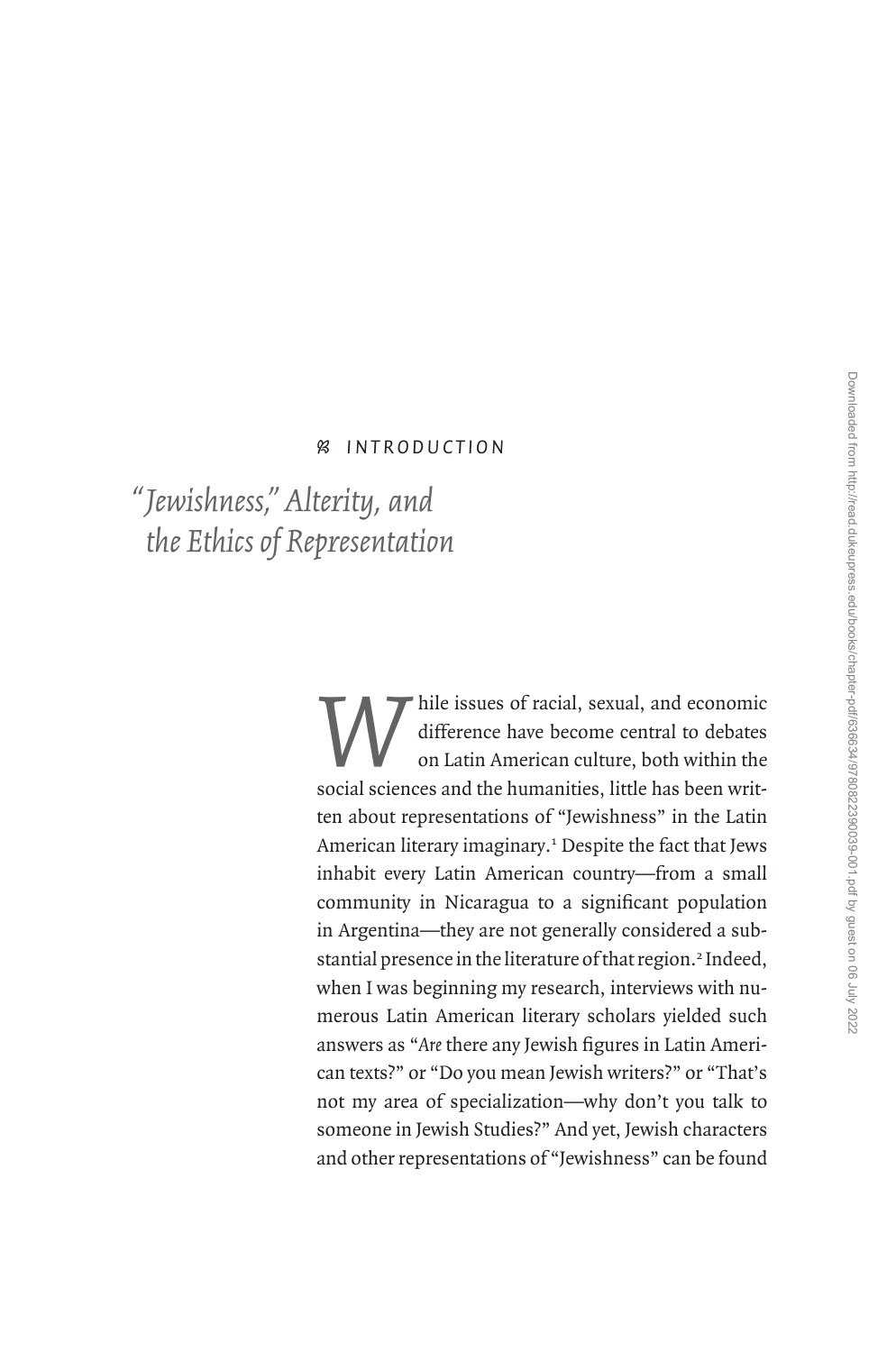in writers as canonical as Machado de Assis, José de Alencar, José Asunción Silva, Mário de Andrade, Jorge Luis Borges, Roberto Arlt, Gabriel García Márquez, Mario Vargas Llosa, Ricardo Piglia, and Silviano Santiago.<sup>3</sup> It is curious that despite the substantial incidence of Jewish figures in widely read texts, the phenomenon has gone largely unnoticed. This paradox of simultaneous invisibility and prevalence merits further investigation: what is it about the notion of "Jewishness" that lends itself to such diverse texts, written in dramatically different historical, intellectual, and political moments, and why has such a dynamic been overlooked?

 In order to address this lacuna in the existing scholarship this book traces the symbolic presence of "Jews" and "Jewishness" in late-nineteenth- through late-twentieth-century aesthetic works from Argentina, Brazil, Peru, Mexico, Colombia, and Nicaragua,<sup>4</sup> and analyzes the uncanny but repetitive use of the "Jew" in order to articulate original aesthetic and political subjectivities. By reading "Jewishness" as a *wandering signifier,* a mobile sign that travels between literary texts and sociohistorical contexts, I simultaneously pursue two avenues of inquiry: literary representations of "Jewishness" and anxiety surrounding difference in modern Latin American culture.<sup>5</sup>

The issues I raise in this introductory chapter can be understood as falling into three concentric circles that mirror the levels on which each textual reading can occur. I devote a section to each level. In the first section, which corresponds to the innermost circle, I treat inventions of "Jewishness," how this concept is constructed as a rhetorical device and to what ends. I argue that "Jewishness" functions as a wandering signifier that, while not wholly empty, can be infused with meaning based on the needs of the textual project in question. By engaging with work by European and North American intellectuals who highlight the prevalence of the signifier "Jew" in the Western imaginary, I aim to expose the constructed nature of "Jewishness."

In the second section I broaden, and relocate, this question in two ways. First, I bring the problem of representing "Jewishness" to Latin America, to a new and radically unique set of cultural, ideological, racial, and political circumstances. Within the context of Latin America, not only do Jews possess distinct histories relative to their European and North American counterparts, but they also come to occupy new spaces within the cultural landscape on a symbolic level. Second, I suggest that anxiety, desire, paranoia, attraction, and repulsion toward "Jewishness" are always in tension with (or representative of) larger attitudes toward otherness, whether racial, sexual, religious, national, economic, or even metaphysical. This is particularly sig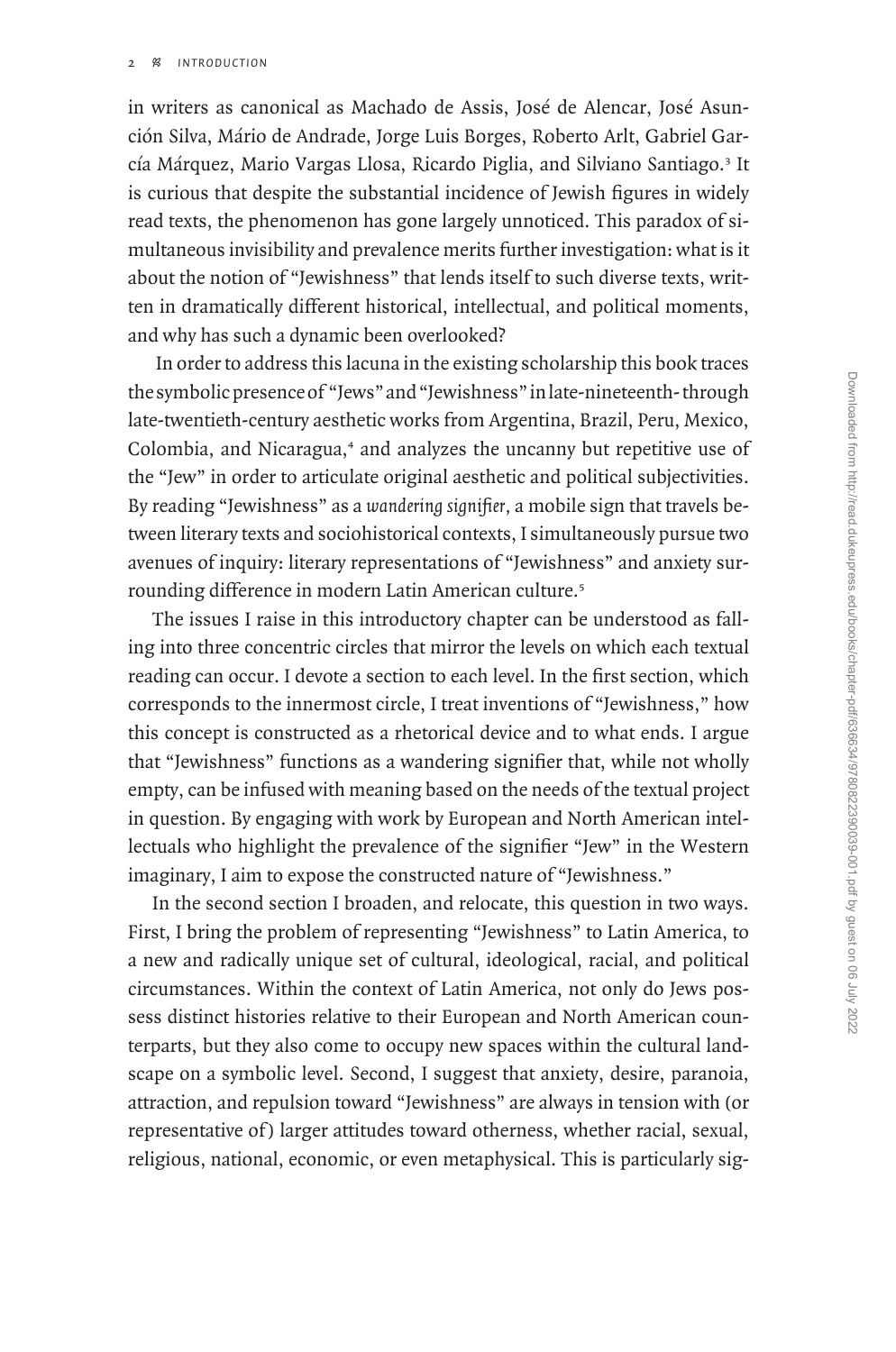nificant in Latin American countries, in which ethnic others are more often of indigenous or African descent, and in which Jews tend to make up a smaller minority relative to other ethnic communities. This raises the question of representing "other others" through the figure of the "Jew."

In the third section I take into account the idea of representation in general. Engaging with the concepts of ethical and rhetorical language in the work of the Jewish-Lithuanian philosopher Emmanuel Levinas, I ask if it is possible to ethically represent the other within the literary text, or whether the act of representation necessarily involves the objectification and, therefore, a kind of figurative obliteration of the other. Questioning Levinas's critical stance with respect to art, I search for possible holes in thematizing discourse through which what Levinas calls "the face of the Other" can enter the literary text.

### The Signifier "Jew"

Though the idea of the symbolic life of the "Jew" has not been discussed within the context of Latin American letters, a number of scholars have analyzed representations of "Jewishness" in European (and, to a lesser extent, North American) culture and art in recent years. To what can this surge in research be attributed? Have the Inquisition and the Holocaust, both of which targeted Jews as their primary victims, stimulated such interest? When grappling with issues of violence, evil, and the collective and individual subjectivities that these events uphold, have intellectuals turned to the question of the "Jew" to explain such phenomena? Or is it simply that the "Jew" has marked—historically or symbolically—the limit of subjectivity in the European imaginary? Regardless of the motivation, these debates have raised the critical issue of how "Jewishness" works on a figurative level, exploring diverse representations of the "Jew," that other which has stood at the center of pre-modern and modern European cultural and political discourse.

Max Silverman, Zygmunt Bauman, Slavoj Žižek, Bryan Cheyette, and Laura Marcus are among those who have considered the fascinating existence of the "figurative Jew," that is, the idea of "Jewishness" that pervades Western culture and that, while related to "real" Jews, is not always grounded in the experience of Jews and Jewish communities historically.<sup>6</sup> These thinkerswho range from philosophers and literary critics to social scientists explore codifications of "Jewishness" that function on a metaphorical plane, underscoring the radical flexibility of "Jewishness" as a rhetorical concept;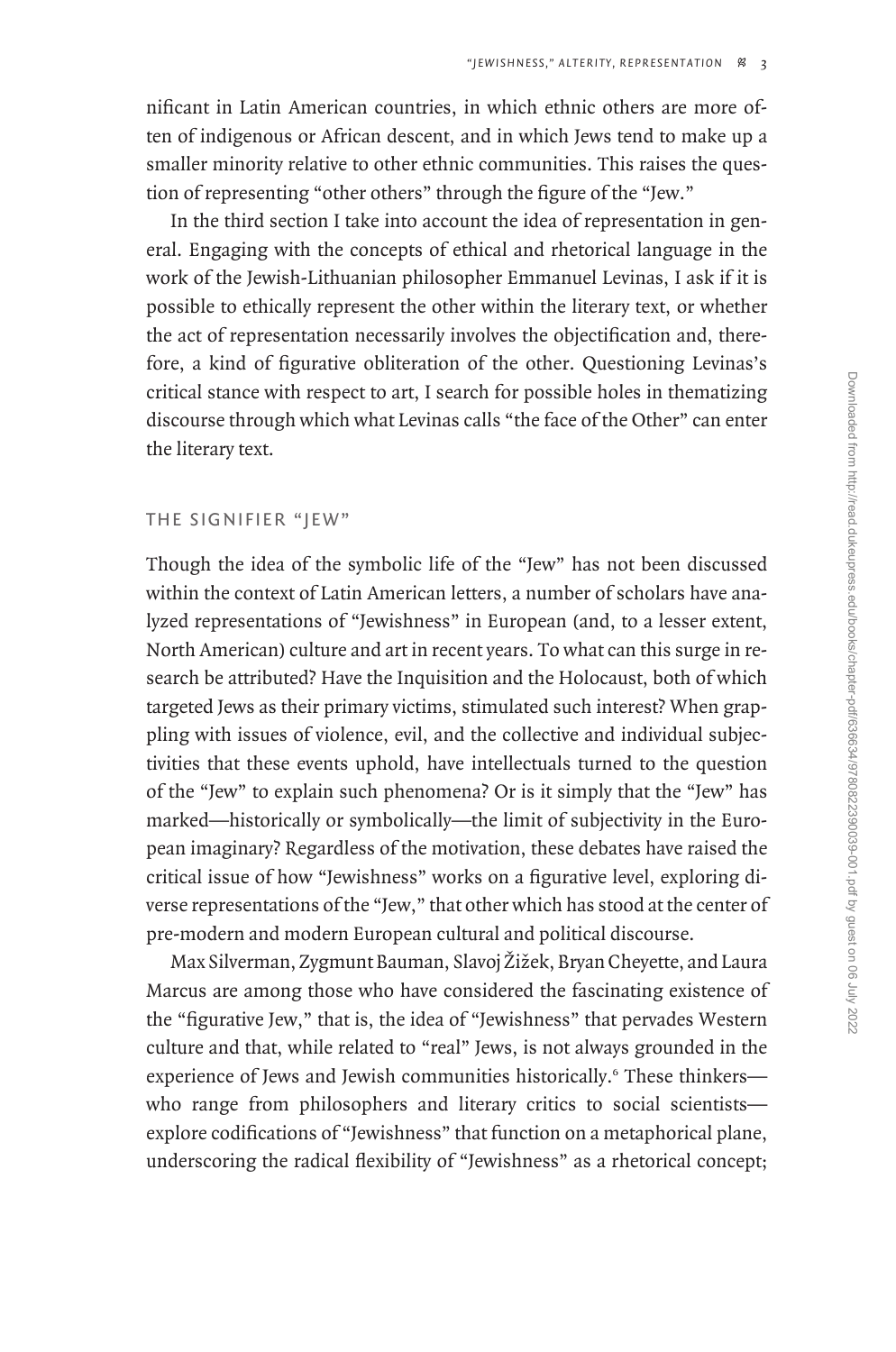as the French literary scholar Max Silverman contends, "Jew" is one of the most malleable signifiers" (1998, 197). Bryan Cheyette, in his work on Jewish figures in British literature and culture, also alludes to the malleability of the "Jew," highlighting the "protean instability of 'the Jew' as a signifier" (1993, 8). Zygmunt Bauman, who in his sociological research has analyzed questions of modernity, postmodernity, ethics, and the Holocaust, describes "Jews" as "flexible and adaptable; an empty vehicle, ready to be filled with whatever despicable load 'them' were charged of carrying" (1991, 52). What is remarkable is that beyond serving as a scapegoat for the ills of society, "Jewishness" is imagined with remarkable liberty: Jews have been viewed as dominant by the lower classes and as parasites of society by social and political elites. As the Slovenian radical philosopher and cultural critic Slavoj Žižek argues, "The figure of the Jew condenses opposing features, features associated with lower and upper classes: Jews are supposed to be dirty *and* intellectual, voluptuous *and* impotent, and so on" (1989, 125). Moreover, they have been appropriated "by the most disparate of ideologies" (Cheyette and Marcus 1998, 5), as well as within distinct historical periods.<sup>7</sup>

It is this rhetorical malleability alluded to by Silverman, Bauman, Žižek, Cheyette, and Marcus that I would like to highlight in my study of Latin American texts. I propose the idea of the wandering signifier both as a play on the hackneyed image of the "wandering Jew" and as a way to think about the mobility of the signifier "Jew" itself. To begin with, the stereotypical configuration of the "wandering Jew" possesses its own contradiction. This mythical figure—which emerges in the medieval Christian imaginary and is explained as both a punishment for the allegedly "Jewish" responsibility for the crucifixion as well as a personification of diaspora—reappears in the modern period through the German concept *der ewige Jude,* which literally translates as "eternal Jew."<sup>8</sup> Cheyette and Marcus have commented on the paradoxical use of the eternal to refer to an itinerant figure: "The fact that 'the Jew' can be perceived to be both 'wandering'—unfixed and contingent on historical circumstance—at the same time as being 'eternal'—or unchangeable and immutable—points to an equivocation at the heart of the timeworn German phrase" (1998, 5). Second, the idea of the wandering signifier highlights the consistent use of the "Jew" as a rhetorical figure, one that always appears within the order of representation. The signifier "Jew" is unique in that while it behaves as any signifier does (empty form ready to be infused with content), it exhibits the particular ability to signify contradiction; thus, for example, the "Jew" can simultaneously be represented as both oppressor and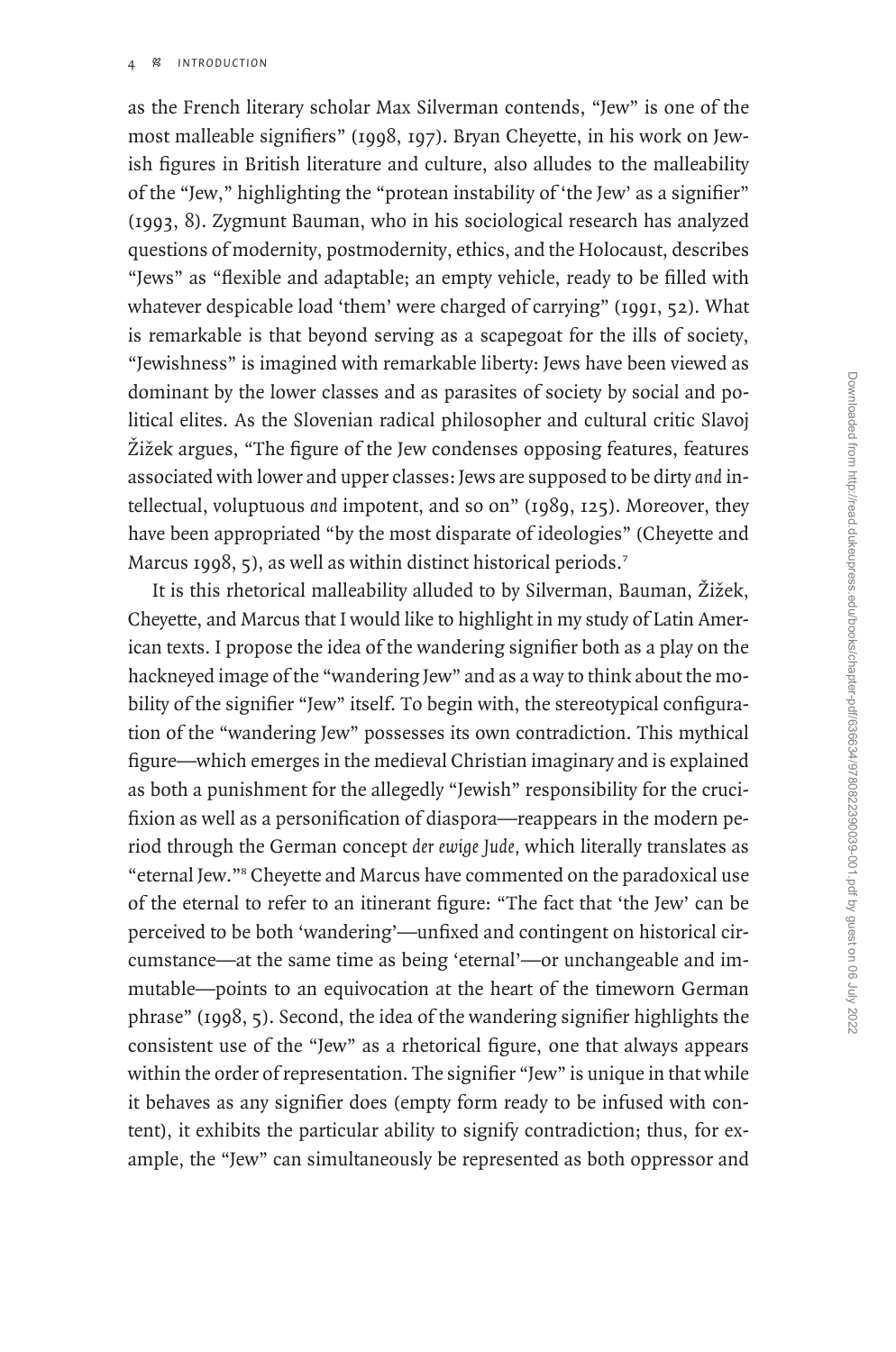pariah, rich and poor, doctor and patient, asexual and hypersexual. The wandering signifier, like der ewige Jude, takes part in simultaneously fixed and mobile discursive practices. Unease surrounding "Jewishness" is intrinsically connected to the ambivalence with which it is read and to the paradoxes inherent in its form.<sup>9</sup> There is a double movement at work: society creates an ambivalent figure out of its anxiety, and its anxiety is in turn fueled by the contradictory figure it has imagined.

These formulations of "Jewishness," furthermore, are not restricted to modernity; indeed, similar representations of "Jewishness" date back to antiquity. In pre-modern times (dating from antiquity to the Middle Ages), the "Jew" represented Christianity's other. The French art historian Tamar Garb elaborates on the contradictory position of the "Jew" within the Christian imaginary: "Placed at the source and origin of Christianity whilst representing an eternal witness to the possibility of its denial, the Jew has provided a crucial point of differentiation for Christian theologies, a referent in relation to which the specificity of Christian belief and practice has been demarcated and defined" (1995, 20). Bauman signals a similar paradox in pre-modern Christian views of Jews and Judaism: "[Jews] were venerable fathers of Christendom and its hateful, execrable detractors. Their rejection of Christian teachings could not be dismissed as a manifestation of pagan ignorance without serious harm to the truth of Christianity" (1991, 37). The precarious positioning of the "Jew" as both source and limit of Christian theology creates a double bind for the Christian subject, as "Jewishness" simultaneously represents the conditions of possibility and the impossibility of its existence.

Yet in his discussion of modern anti-Semitism, Bauman contends that the Jewish other did not present as great a threat to pre-modern Christian society as it did to modern secular European society. He argues that rather than embodying the wholly other, Jews represented yet another caste in a multiplecaste system: "In pre-modern Europe the peculiar flavour of Jewish *otherness* did not on the whole prevent their accommodation into the prevailing social order. The accommodation was possible because of the relatively low intensity of tension and conflict generated by the boundary-drawing and boundarymaintaining processes. . . . In a society divided into estates or castes, the Jews were just one estate or one caste among many" (1991, 35). While Bauman focuses on medieval Christian society, the case of Jews in Muslim Spain supports his view that coexistence is possible within a pre-modern social structure. In their work on medieval Spanish culture, the cultural historian Américo Castro and the literary critic María Rosa Menocal both describe an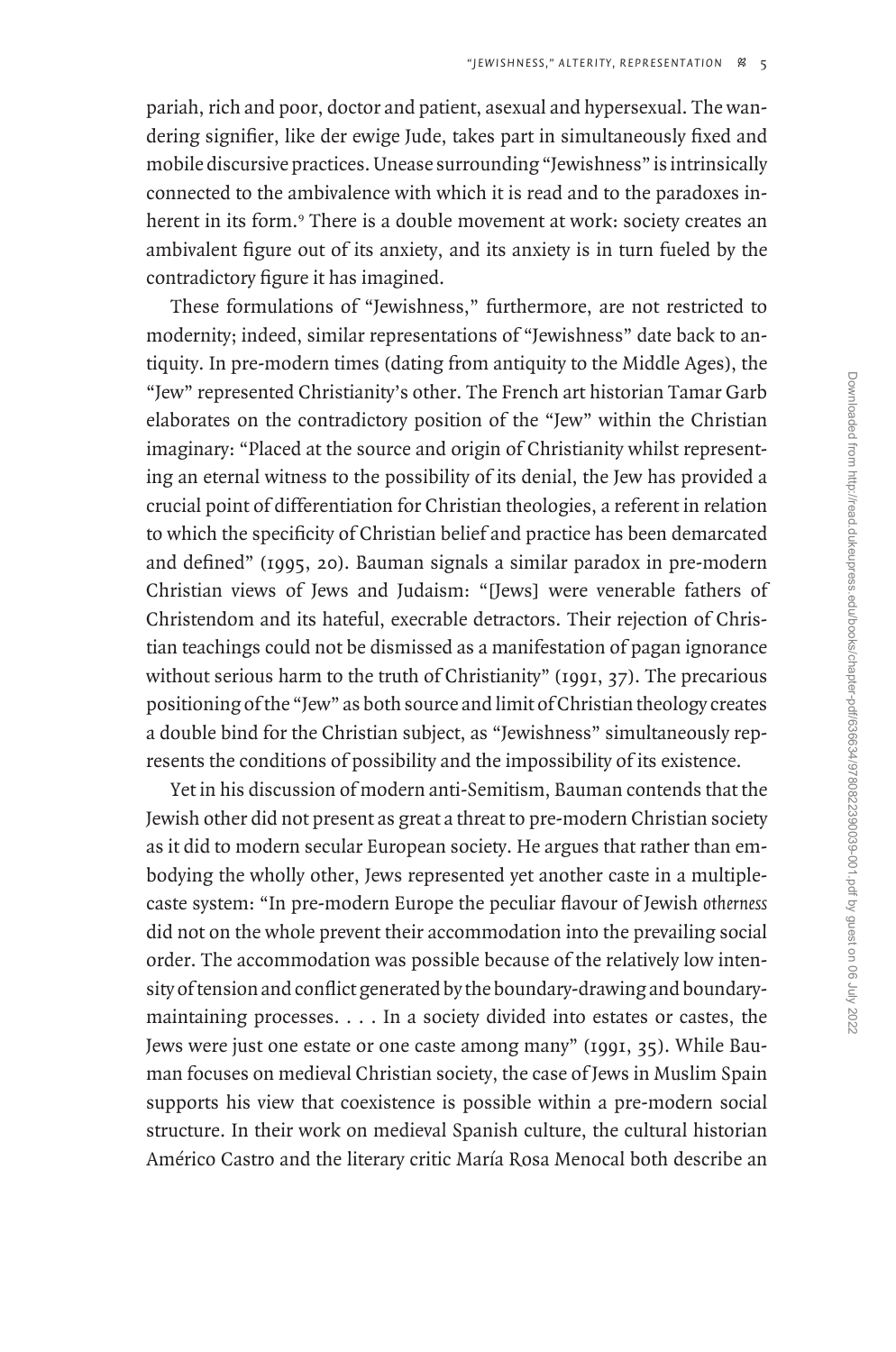environment of relative tolerance among Jews, Muslims, and Christians in the Iberian Peninsula under Muslim rule.<sup>10</sup>

After the commencement of the Reconquest, of course, the social mixing of the three religious groups began to pose a formidable threat, leading to the Inquisition, the obsession with *pureza de sangre* (purity of blood), and the eventual expulsion of the Jews in 1492. The particular situation of the *conversos* (Jewish converts), who provoked a great deal of suspicion even after their conversion to Christianity, highlights the fear and apprehension toward that which cannot easily be defined as other. The converso perhaps best exemplifies the dynamic that within modernity took the form of assimilation and secularization. In both cases the unrecognizable, hidden Jew was difficult to identify and hence define; thus, the seeds of modern ambivalence toward the Jew can be traced back to the fear of the converso.

But if pre-modern definitions of Judaism are expressed within a religious vocabulary, with the Inquisition and Expulsion serving as the most violent consequences of such discourse, the Enlightenment's secularizing tendencies redefined the idea of "Jewishness" throughout the West. As Christian theology ceased to be a dominant narrative, scientific discourse took over as modernity's central paradigm. Because the religious alterity of Jews no longer held the same weight as it had before this period, a new pseudoscientific category was imagined in order to maintain the attempt to articulate Jewish difference. With the invention of race, Jews were no longer cast as spiritually other, but rather as biologically distinct from the non-Jewish subject. This rationalization became especially crucial as Jews themselves began to secularize. As they assimilated to the dominant culture and shed visible signs of difference (beards, *peyot, kipot, tzitzit*), it became impossible to distinguish Jews from their non-Jewish counterparts.<sup>11</sup> In some ways, Jewish difference became even more threatening as it grew increasingly difficult to identify, as the French essayist Alain Finkielkraut suggests: "'Anti-Semitism turned racist only on the fateful day, when, as a consequence of Emancipation, you could no longer pick Jews out of a crowd at first glance'" (quoted in Nochlin and Garb 1995, 11).

 $\lambda$ ižek, for his part, explains modern anti-Semitism by turning to the example of the film *Invasion of the Body Snatchers* (Siegal 1956), in which the aliens' resemblance to humans makes them "all the more uncannily strange." He likens this phenomenon to the treatment of Jews: "This problem is the same as anti-Semitism. . . . Jews are 'like us'; it is difficult to recognize them, to determine at the level of positive reality that surplus, that evasive feature, which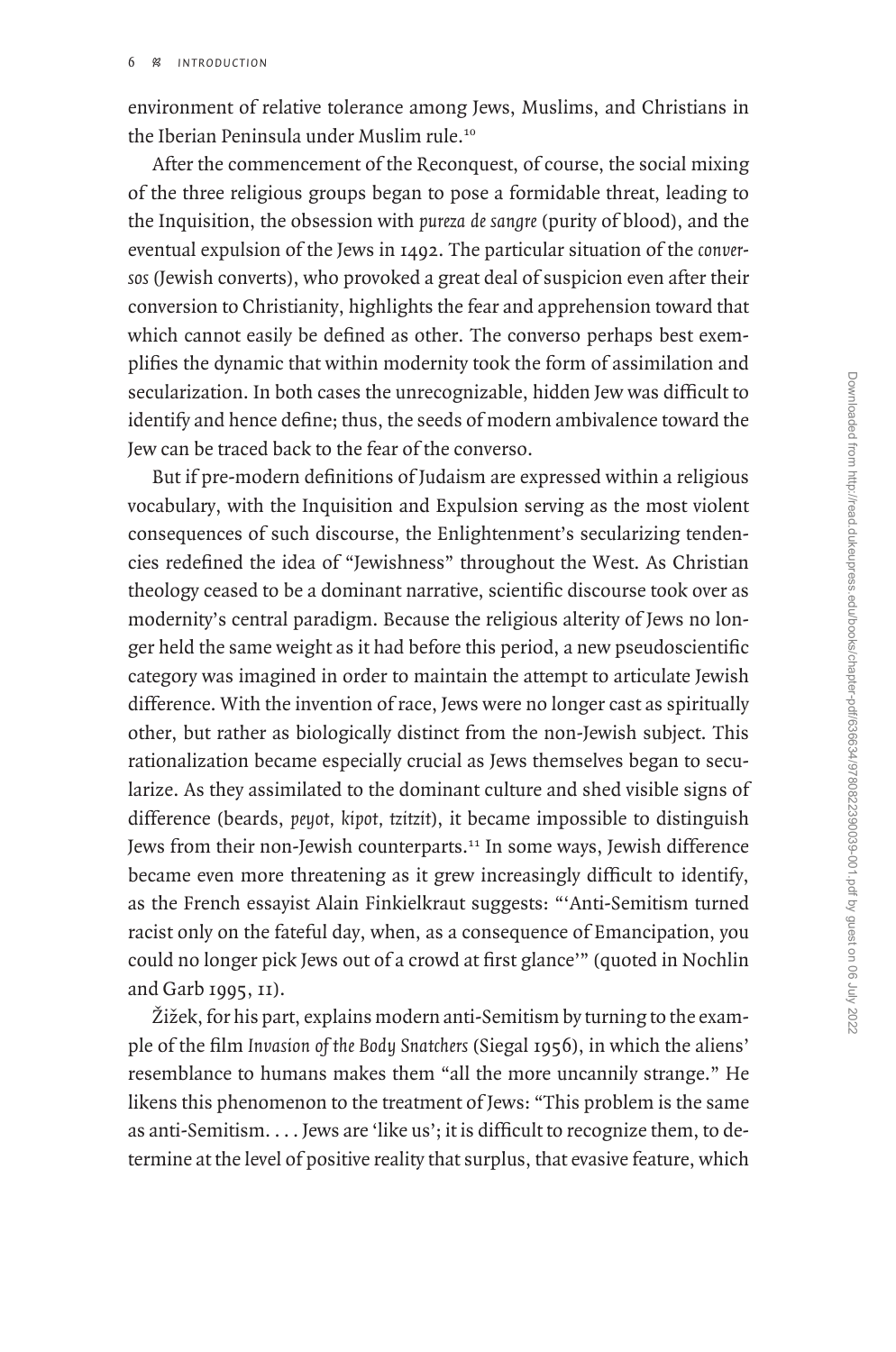differentiates them from all other people" (1989, 89). Indeed, the French anti-Semite Edouard Drumont claimed to feel sympathy toward the traditional Jew, who exhibits his otherness, but remarked, "I do have it in for the Jew who is not obvious" (Bauman 1991, 58). In the Nazi propaganda film *Der ewige Jude* (Hippler 1940) images of religious Jews from a Polish ghetto are juxtaposed with images of assimilated, clean-shaven German Jews while the narrator explains, "Hair, beard, skull cap, and caftan make the Eastern Jew recognizable to all. If he appears without his trademarks, only the sharpeyed can recognize his racial origins." The same voice details how the German Jew changes his outward appearance in order to deceive non-Jews: "It is an intrinsic trait of the Jew that he always tries to hide his origins when he is among non-Jews." Those Jews who are second and third generation, and who have intermarried, look even more like Germans; even the elite German Jews are foreign bodies, and therefore dangerous to the German people. While the "Jew" as a paradoxical figure may have already been in existence before the onset of modernity, Jewish secularization and assimilation hinder the ability to distinguish between self and other, adding to the anxiety and inflating the malleability of the "Jew."

Contemporary continental philosophical discourse on difference and displacement has also appropriated the "Jew" as its figure, further highlighting the flexibility of the signifier "Jew." Jacques Derrida, for example, posits Hellenism against Judaism as a way to articulate the competing logics of Western philosophy and its others. In "Violence and Metaphysics" Derrida illustrates the impact of Levinas's work on the "Greek" philosophy of Heidegger and Husserl, calling his influence "a dislocation of the Greek logos" (1978, 82). Even his attempt at the end of this essay to complicate the dichotomy between Judaism and Hellenism by asking, "Are we Greeks? Are we Jews? But who, we?" fails to fully dismantle the oppositional categories that structure and strengthen his critique of Levinas's ethical philosophy (ibid., 153). Similarly, the French philosopher Jean-François Lyotard (1990) utilizes the concept of "the jews" to signify a broader notion of alterity, a category into which he would place himself (note the quotation marks and lower case "j," which he uses to emphasize the fact that he is not talking about "real" Jews).<sup>12</sup>

Yet where can the line be drawn—and I pose this question to my own work as well—between critically exploring appropriations of the figure of the "Jew" and reifying notions of "Jewishness," even "Jewishness" as signifier? Does the analysis of the use of the "Jew" as signifier allow the Jewish other to be present, or is it, too, a tool to discuss a secondary agenda (in my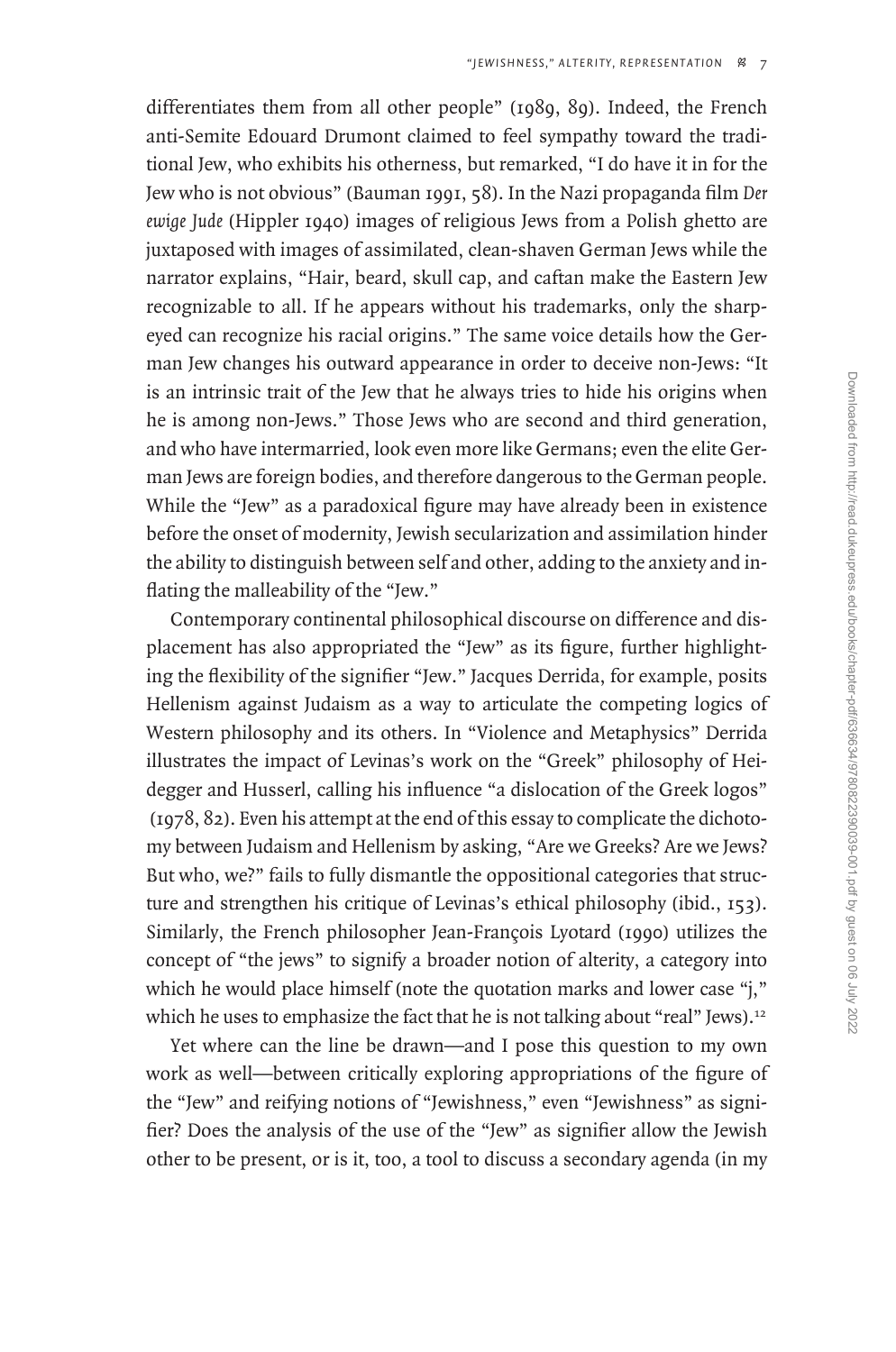case, Latin American representations of difference and the ethics of representation)? Or is the question posed by the Jewish cultural theorists Jonathan and Daniel Boyarin—where are "real" Jews here with a specific history?—an inevitable road to the essentialization of the notion of "Jewishness"?<sup>13</sup> Going by the Boyarins' research, which complicates, rather than reduces, notions of "Jewishness," I would say that the answer cannot be a simple "no."<sup>14</sup> Their argument brings up the issue of the connection between symbolic "Jews" and real Jews, that is, Jews with specific local and translocal histories.

In order to address the Boyarins' question it is important to consider several issues. First, it is crucial to focus on the chasm between imaginary "Jews" (whether characters in a novel, images in a painting, or Lyotard's "jews") and real Jews, that is, living and breathing people (or people who once lived and breathed) who either define themselves or are defined as Jews. But this classification itself is infinitely problematic, and one hits a dead end when attempting to clarify this category. Are Jews those who observe the laws of the Torah? Keep kosher? Live in Israel? Are born to a Jewish mother? A Jewish father?<sup>15</sup> These questions are interminable and ultimately reductive. Like the art historian Linda Nochlin, I am not interested in "some 'real,' essential Jewishness lurking beneath a surface of lies and clichés, a reduced essence beyond the excessiveness of the stereotypical Jewish persona of art, literature, and propaganda, but rather that excessiveness itself; the almost hysterical repetitiveness of myths and exaggerations . . . which constitutes the repertory of represented Jewishness in modern times" (Nochlin and Garb 1995, 10). The insistence on excavating "authentic Jewishness" is risky and potentially more reductive than the stereotypes that would hide such "Jewishness." In this sense, I am in agreement with  $\check{Z}$ ižek, who warns against the temptation to replace prejudiced attitudes with "accurate" perceptions: "It is not enough to say that we must liberate ourselves of so-called 'anti-Semitic prejudices' and learn to see Jews as they really are—in this way we will certainly remain victims of these so-called prejudices. We must confront ourselves with how the ideological figure of the 'Jew' is invested with our unconscious desire, with how we have constructed this figure to escape a certain deadlock of our desire" ( $1989, 48$ ).<sup>16</sup> For this reason, throughout this volume I will remain focused on the excessive constructions of what ultimately is a fictional concept while keeping in mind the historically grounded unease that has inspired such inventions, as well as the violence that has resulted from these not-sogenerous imaginings.<sup>17</sup>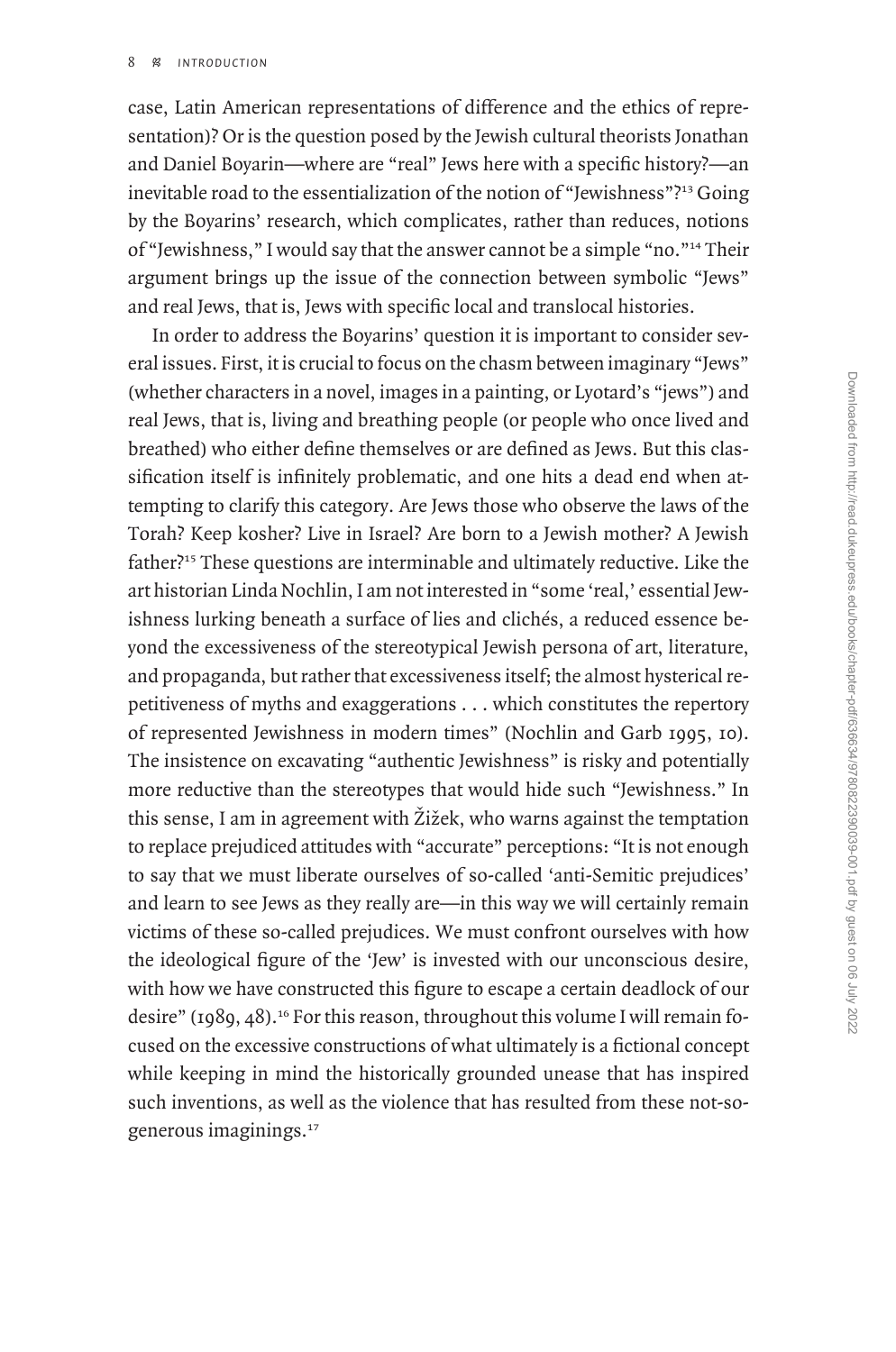Although I attempt to warn against investigations into "authentic Jewishness," I nonetheless believe that it is critical to consider the existence of real people who have lived as Jews—whether by religious observance, patrilineal descent, participation in Yiddish theater or Zionist socialism, or by having been victims of the Holocaust or other forms of anti-Semitic violence without limiting the boundaries of this category. In other words, real people died in concentration camps because they were determined to be Jews. This is perhaps the most vivid example of the violent and unmistakably real consequences of symbolic constructions of "Jewishness." In addition to signaling the gap that exists between the real and imaginary "Jew," then, I would also acknowledge the complicated relationship that exists *between* these concepts. Garb underscores the tension between what she terms the textual "Jew" and the historical Jew: "The situating of the Jew in the text does not deny his or her experience in the world. Indeed, in so far as the text is of the world, in its material as well as its symbolic manifestations, to situate the Jew in the text is both a refusal of some preexisting known and uncontested Jewish identity, which we either accept or reject, and an assertion that it is in the world (and the symbolic systems through which we try to understand it, indeed articulate it at all) that identity is formed" (1995, 30). Garb's argument is useful in that it complicates the division between "text" and "world"; the textual "Jew" simultaneously transcends and affirms history. Writing or imagining "Jewishness" imposes a rupture with reality, while at the same time entering into an intertextual dialogue with each previous iteration of "Jewishness." In this sense the figurative "Jew" lives in both text and world, while "real" Jews are impacted by the fictions that define them (and that they themselves define).

Another issue to consider is the actual Jewish population in the place where a symbolic "Jew" has been constructed. The interpretation of a text written before many Jews lived in the country in which the text was written must differ from the reading of a text published during the height of a wave of Jewish immigration. On the one hand, "Jews" can be present in the imaginary of an individual or society that is wholly unfamiliar with "real" Jews, as the religious historian Norman Cohn has demonstrated: "'Regardless of the real situation of Jews . . . [anti-Semitism] can be found among people who have never set eyes on a Jew and in countries where there have been no Jews for centuries'" (quoted in Bauman 1991, 38–39). At the same time, anti-Semitism itself can be fueled by frustration resulting from the contradiction between the mythological "Jew" and the Jew next door as previously segregated groups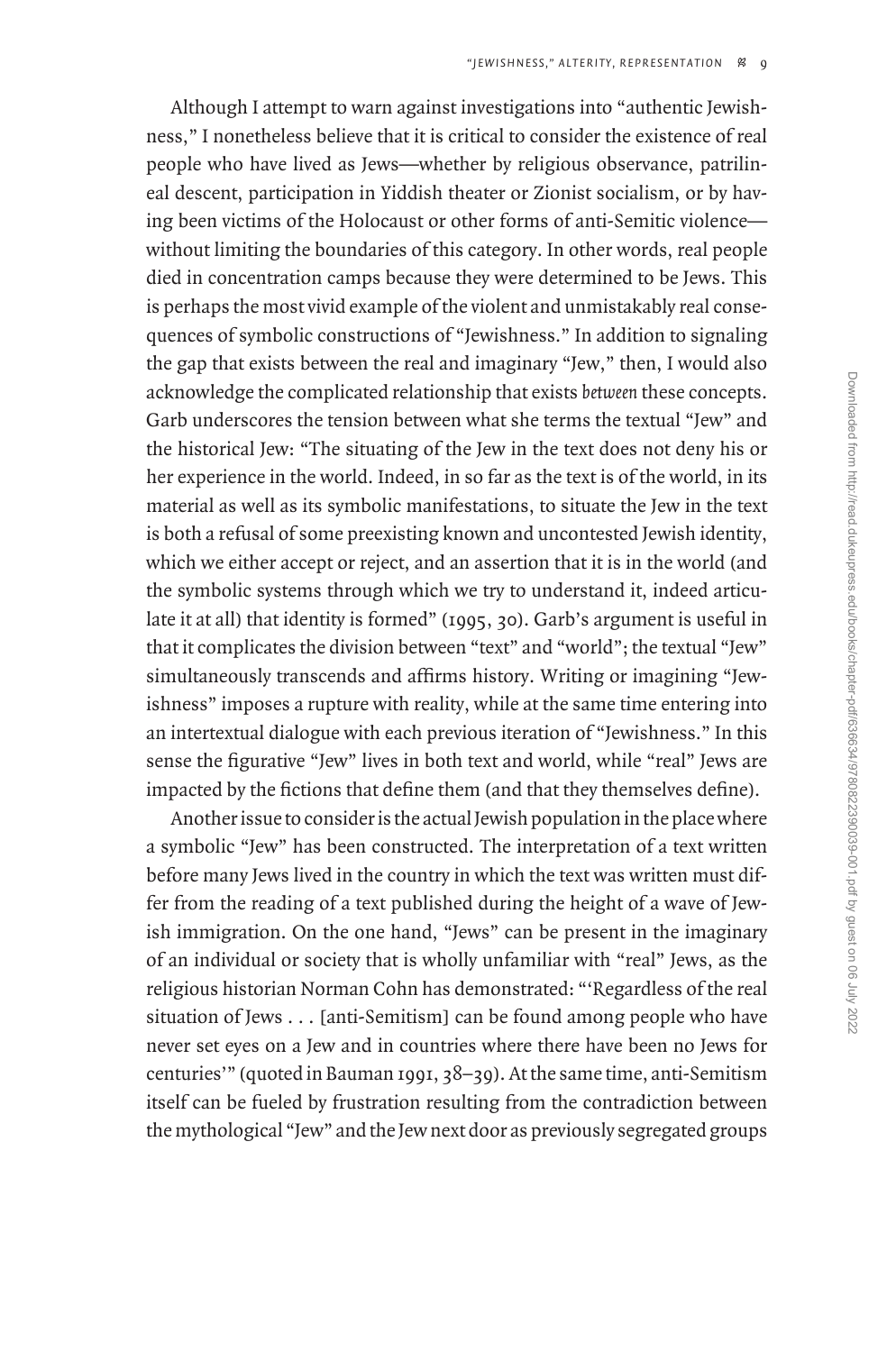begin to interact.<sup>18</sup> Bauman characterizes the inevitable confrontation of competing images of real and imaginary Jews as one consequence of modernity. "Their previously unnoted incompatibility had now become a problem and a challenge. Like everything else in the rapidly modernizing society, the problem had to be 'rationalized.' The contradiction had to be resolved; either by total rejection of inherited imagery, as hopelessly incongruent, or by rational argument providing new and acceptable grounds for the same incongruence" (ibid., 44). Thus, while encounters between these incompatible categories could potentially call into question prevailing stereotypes, allowing for the substitution of the figurative by the real, these contradictory realities more often than not inspire anxiety that leads to a desire for acute rationality. Such logic, characteristic of modernity, has produced ideological positions responsible for the violence of the Holocaust, according to Bauman.

A final issue has to do with the possibility of agency. Although it is not my objective to assess the possibility of Jewish agency, this is a problem that is central to the question of representing "Jewishness." "Jewishness" can operate on a symbolic level with or without the possibility of Jewish agency, as is evident in several texts by Jewish writers who utilize metaphors of "Jewishness" to articulate a secondary preoccupation, such as the problem of exile. In these cases, the rhetorical function of "Jewishness" does not depend on the existence or lack of Jewish agency. Rather, "Jewishness" is "used" on a symbolic level by both Jews and non-Jews—and by philo-Semitic and anti-Semitic writers alike—albeit toward differing ends.<sup>19</sup>

The writings of Cheyette and Marcus, Bauman, Silverman, Žižek, Boyarin and Boyarin, Garb, and Nochlin prove helpful in theorizing the symbolic presence of "Jewishness" within the European imaginary, but do not sufficiently account for this phenomenon in Latin American literature and culture. Though some of the questions postulated by these writers can contribute to an analysis of Latin American discourse on "Jewishness," particularly in light of the mobile nature of both real and symbolic "Jews," it is necessary to approach the problem from a culturally and historically specific perspective.

# Latin America's Others

In a 1951 lecture entitled "El escritor argentino y la tradición" (The Argentine writer and tradition) the essayist, poet, and short-story writer Jorge Luis Borges reflects on the place of the Argentine writer, as well as on the possibil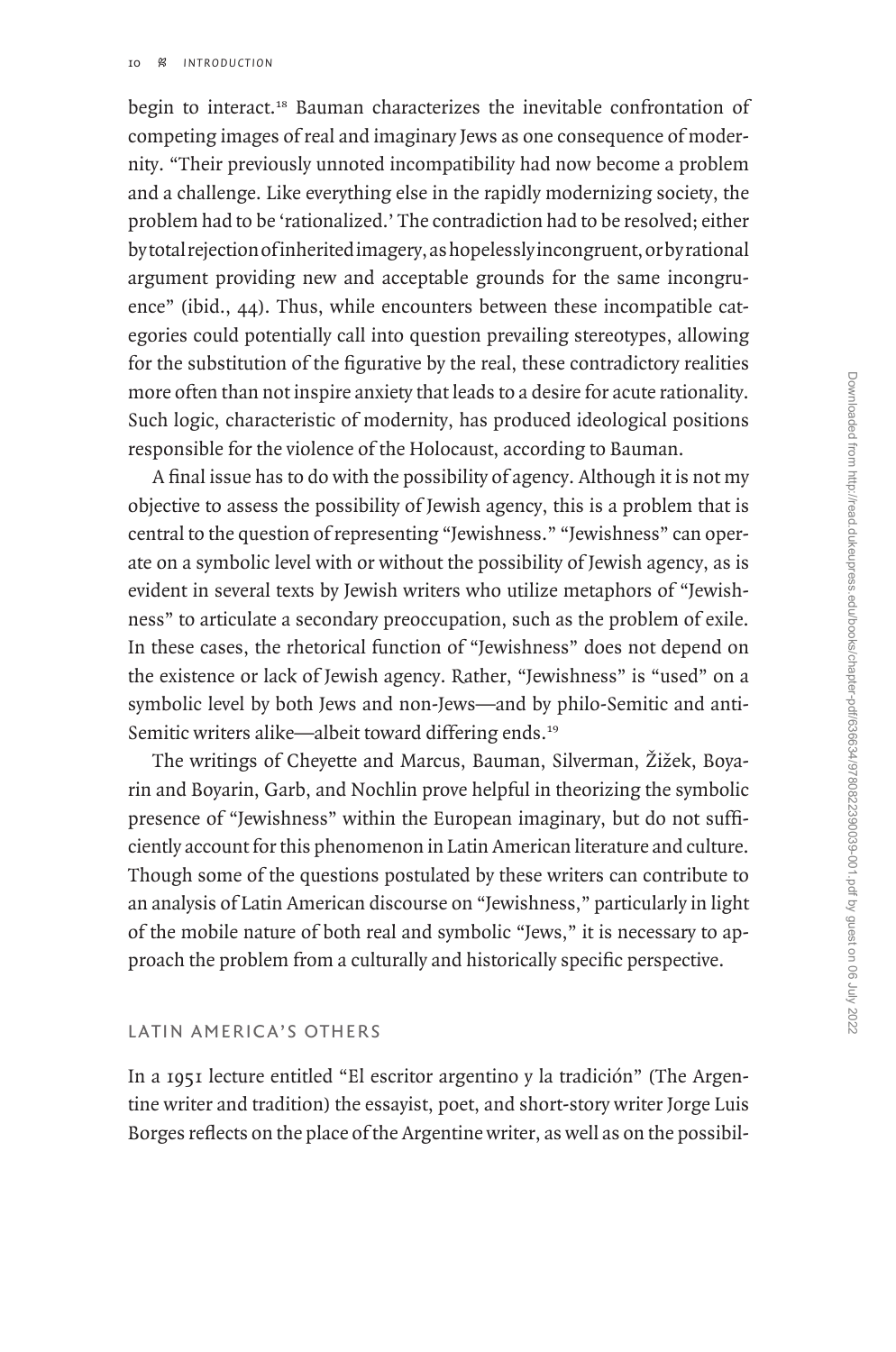ity of innovation within the peripheral cultural spaces of the West. Refuting the notion that *literatura gauchesca* (gauchesque literature) stands as the only example of genuine Argentine culture, Borges points out that the use of local color does not determine the authenticity of the cultural product. On the contrary, he insists, the presence of consciously sought out native terms and references in *poesía gauchesca* exposes the *inauthenticity* of the genre. In order to support this theory, he includes an apocryphal reference to the English historian Edward Gibbon's *The Decline and Fall of the Roman Empire,* which, Borges says, argues that the Koran does not contain a single reference to camels, and that this absence confirms that it was written by an Arab.

Fue escrito por Mahoma, y Mahoma, como árabe no tenía por qué saber que los camellos eran especialmente árabes; eran para él parte de la realidad, no tenía por qué distinguirlos; en cambio, un falsario, un turista, un nacionalista árabe, lo primero que hubiera hecho es prodigar camellos, caravanas de camellos en cada página; pero Mahoma, como árabe, estaba tranquilo: sabía que podía ser árabe sin camellos. (Borges 1957, 132–33)

 $\otimes$ 

It was written by Mohammed, and Mohammed, as an Arab, had no way of knowing that camels were particularly Arab; they were for him a part of reality, he had no reason to draw attention to them; in contrast, a forger, a tourist, an Arab nationalist, the first thing he would have done would be to supply an abundance of camels, caravans of camels on every page; but Mohammed, as an Arab, remained calm: he knew that he could be Arab without camels.<sup>20</sup>

Instead of mimicking the gaucho, Borges suggests, the Argentine writer should concentrate on the whole of Western culture, which, while it may appear identical to the work of a non-Argentine, is approached from a distinctly Argentine position. This inversion of logic, typical of Borges, is used to support his contention that the Argentine, as a marginal citizen of the West, is actually more capable of innovation because of his simultaneous status as insider and outsider.

In order to substantiate his argument further, Borges turns to the figure of the "Jew" in Western culture.

Recuerdo aquí un ensayo de Thorstein Veblen, sociólogo norteamericano, sobre la preeminencia de los judíos en la cultura occidental. Se pregunta si esta preeminencia permite conjeturar una superioridad innata de los judíos, y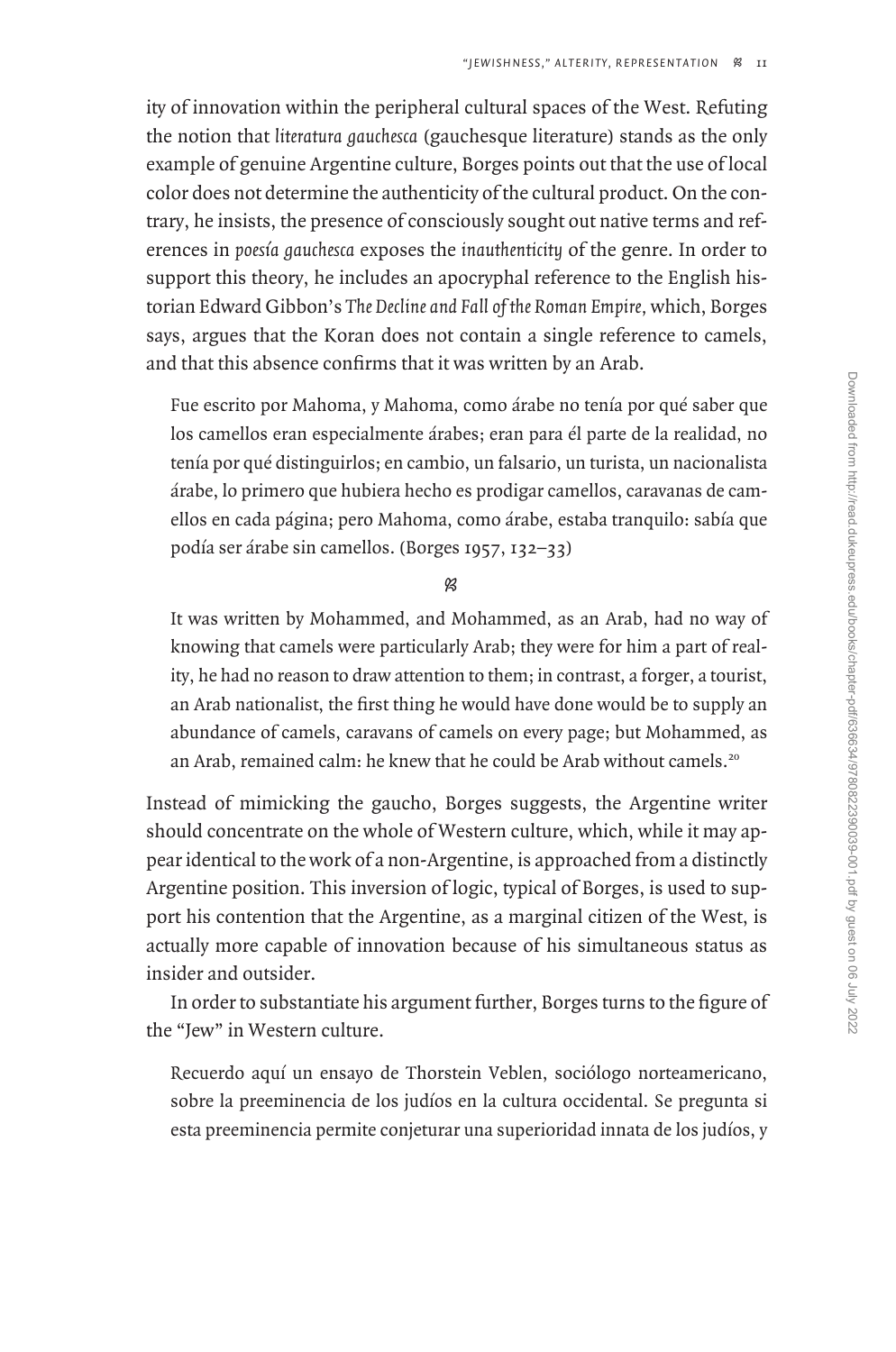contesta que no; dice que sobresalen en la cultura occidental, porque actúan dentro de esa cultura y al mismo tiempo no se sienten atados a ella por una devoción especial; "por eso"—dice—"a un judío siempre le será más fácil que a un occidental no judío innovar en la cultura occidental." (Borges 1957,  $135 - 36$ 

 $\mathscr{B}$ 

I recall here an essay by Thorstein Veblen, a North American sociologist, on the preeminence of Jews in Western culture. He wonders if this preeminence allows us to assume an innate superiority of Jews, and answers that it does not; he says that they stand out in Western culture because they act within that culture without feeling tied to it by a special devotion; "for that reason," he says, "it will always be easier for a Jew than a non-Jew to innovate within Western culture."

The Irish, Borges adds, have proven equally exceptional within English culture, and so, he suggests, can the Argentine—and the South American in general handle European themes without superstitions but with a degree of irreverence that promises "consecuencias afortunadas" (fortunate consequences).

This essay—hardly the only reference to "Jews" in Borges's work—highlights the usefulness of the "Jew" within broader projects of subject formation, here, as part of an attempt to articulate the position of the Latin American intellectual within Occidental culture. The dynamic set up by Borges in "El escritor argentino y la tradición" suggests one of many possible explanations for the proliferation of Jewish figures in Latin American letters: if the "Jew" serves as a placeholder for Latin America's many controversial "others," so too does it codify the position of the Latin American intellectual himself or herself (and of the Latin American subject in general) within the unequal cultural terrain of the West.

While a substantial research corpus exists on representations of "Jewishness" in North American and European literature and culture, few studies have analyzed the symbolic "Jew" within the context of Latin America, despite the fact that texts such as Borges's are so widely read and analyzed. How can this gap be explained? Is it possible to theorize the problem of "Jewishness" *from* Latin America, taking into account the critical work realized by European and North American scholars without arbitrarily imposing its epistemological categories onto a radically distinct political, cultural, and racial context? Can an analysis of "Jewishness" in the Latin American imagi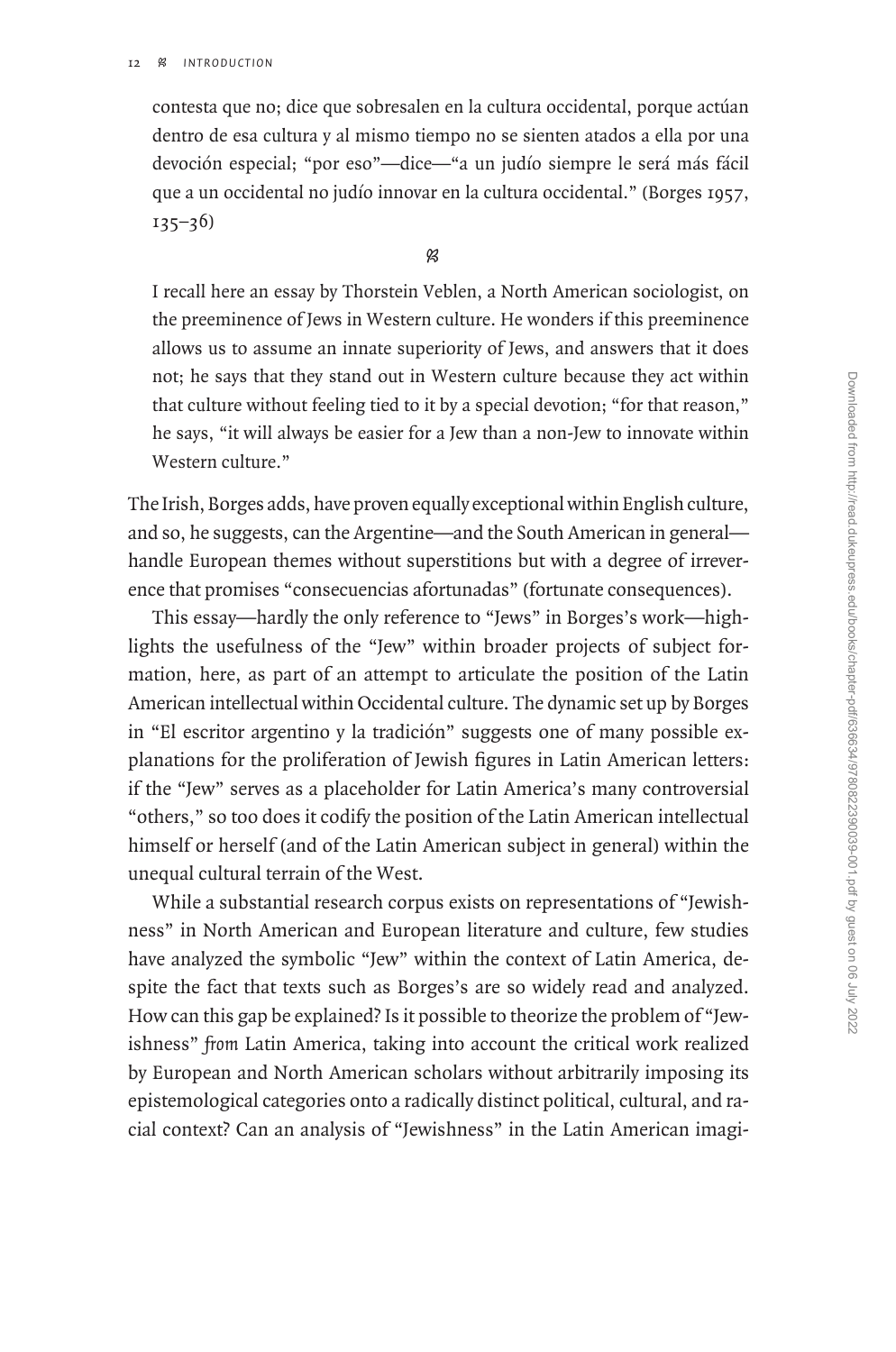nary take historical difference into account while highlighting the relationship between currents of thought on both sides of the Atlantic?

Although there have been a number of attempts to study Jews in Latin America, most research in the newly emergent field of Latin American Jewish studies has remained focused on isolating and clarifying Latin American Jewish identity.<sup>21</sup> To be sure, there are a small number of studies that detail the ways in which the idea of the "Jew" has been imagined. In her widely read treatise on Latin American foundational fictions, the literary and cultural critic Doris Sommer examines the way that inassimilable "Jewishness" stands for racial ambivalence in post-abolition Colombia in Jorge Isaacs's *María,* while the Argentine literature scholar Josefina Ludmer undertakes a broader analysis of "Jewish stories" in late nineteenth and early twentieth century Argentine literature in a chapter of her recent book, *The Corpus Delicti.* The Borges scholars Evelyn Fishburn, Edna Aizenberg, Saúl Sosnowski, and Jaime Alazraki have investigated the presence of Judaic and kabbalistic themes in the fiction of Argentina's preeminent writer, and the historian Jeffrey Lesser has discussed the construction of Brazilian-Jewish ethnic identity, both by Brazilian Jews and by their non-Jewish compatriots. Yet the majority of research in the area of Latin American Jewish studies has as its goal the delineation of a Latin American Jewish identity and tends to overlook the imagined or constructed nature of "Jewishness," even when allowing for the possibility of a hybrid or multivalent identity.

Sosnowski, for example, opens a recent essay on Jewish identity in Argentina with the commonly overheard question from Jewish schools in Argentina in the 1950s: "If there were a war between Argentina and Israel, for which side would you fight?" (2000: 263). Despite the fact that Sosnowski criticizes this question for ignoring the possibility that Jewish Argentines might have double loyalties—he rightly argues for a defense of the "hyphen" (1987, 297)—his retention of the military metaphor for identity is significant. It reveals not only a dependence on nationalistic definitions of identity even when one would like to subvert them, but also that the very attempt to define a Latin American Jewish identity is riddled with problems. Sosnowski continues his discussion by citing Alberto Gerchunoff's Jewish gaucho as an example of a hybrid identity that synthesizes Jewish and Argentine qualities, but he does so without problematizing the equally essentialist idea of hybridity, disregarding that any Jewish figure in literature is just that: a figurative "Jew." While Sosnowski's pioneering work has made a significant contribution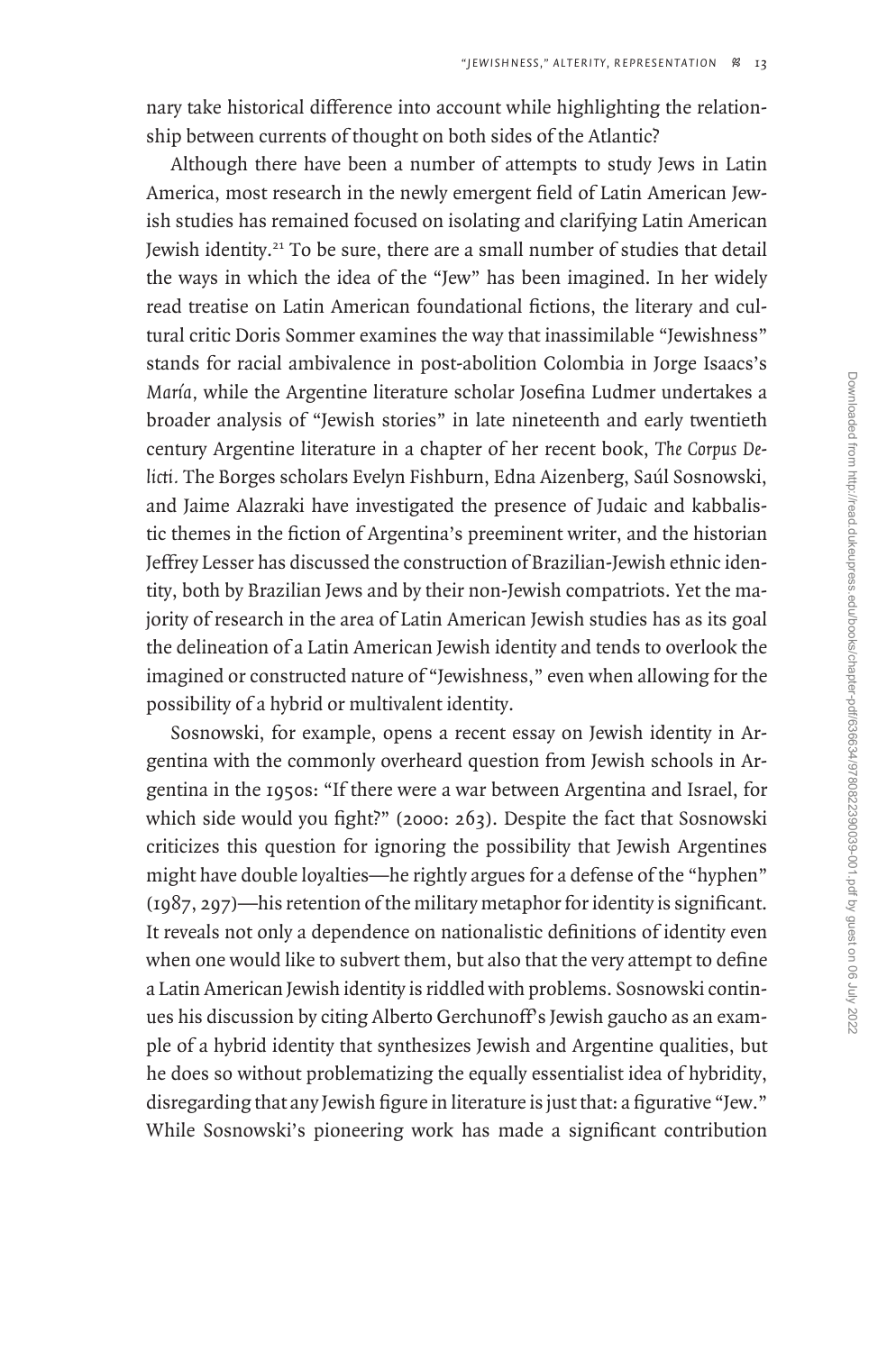to the understanding of Jewish culture in Argentina, I move in a different direction by posing new questions about how "Jewishness" is imagined and represented in Latin American culture.

Given the lack of attention paid to symbolic "Jewishness" (in the minds of Jews and non-Jews alike), the relationship between real and imaginary "Jews" has yet to be explored in great detail within a Latin American context. It is my intention to highlight and explore this tension and to inquire into the usefulness or *functionality* of the rhetorical "Jew," even in instances in which the author herself identifies as Jewish. Of course, in order to address the symbolic presence of "Jewishness" in Latin American literature, it is necessary to consider the sociological and historical presence of Jews in the region. Maintaining an awareness of the historical and contemporary Jewish presence in Latin America highlights both the connection and the chasm between "figurative" and "real."

A number of the texts that I analyze come from Argentina and Brazil, which reflects the large number of Jews in these countries relative to the rest of Latin America. Yet I have also included texts from Mexico, Peru, and Colombia, countries that do not boast a significant Jewish population. Thus, to Cohn's contention that anti-Semitism can exist among people who have had no contact with Jews, I would add that the symbolic "Jew" can exist in countries whose Jewish population is negligible. The Jewish influence on a society or its cultural imaginary, moreover, is not directly related to the size of the population, as demonstrated in the Latin American Jewish historian Judith Laikin Elkin's argument that Jews disproportionately affect the cultural life of their countries.<sup>22</sup>

While the majority of contemporary Latin American Jews are descendants of late-nineteenth- and early-twentieth-century immigrants, the Jewish presence in Latin America dates back to the earliest explorers, following the expulsion of Jews from Spain and Portugal in 1492 and 1496, respectively. Though Jews were prohibited from traveling to the New World, many settled in the Caribbean and Brazil, particularly Portuguese *cristãos novos* (New Christians). These New Christians were Jews that had either forcibly or voluntarily converted to Christianity during the Inquisition, and while they outwardly professed Catholic faith, some continued to follow religious customs clandestinely. Temporary exceptions to this phenomenon include the brief Dutch occupation of Northeastern Brazil, during which time some cristãos novos began to openly practice Jewish religious traditions. When the Portuguese reconquered this region in 1654, these Jews either went back into hiding or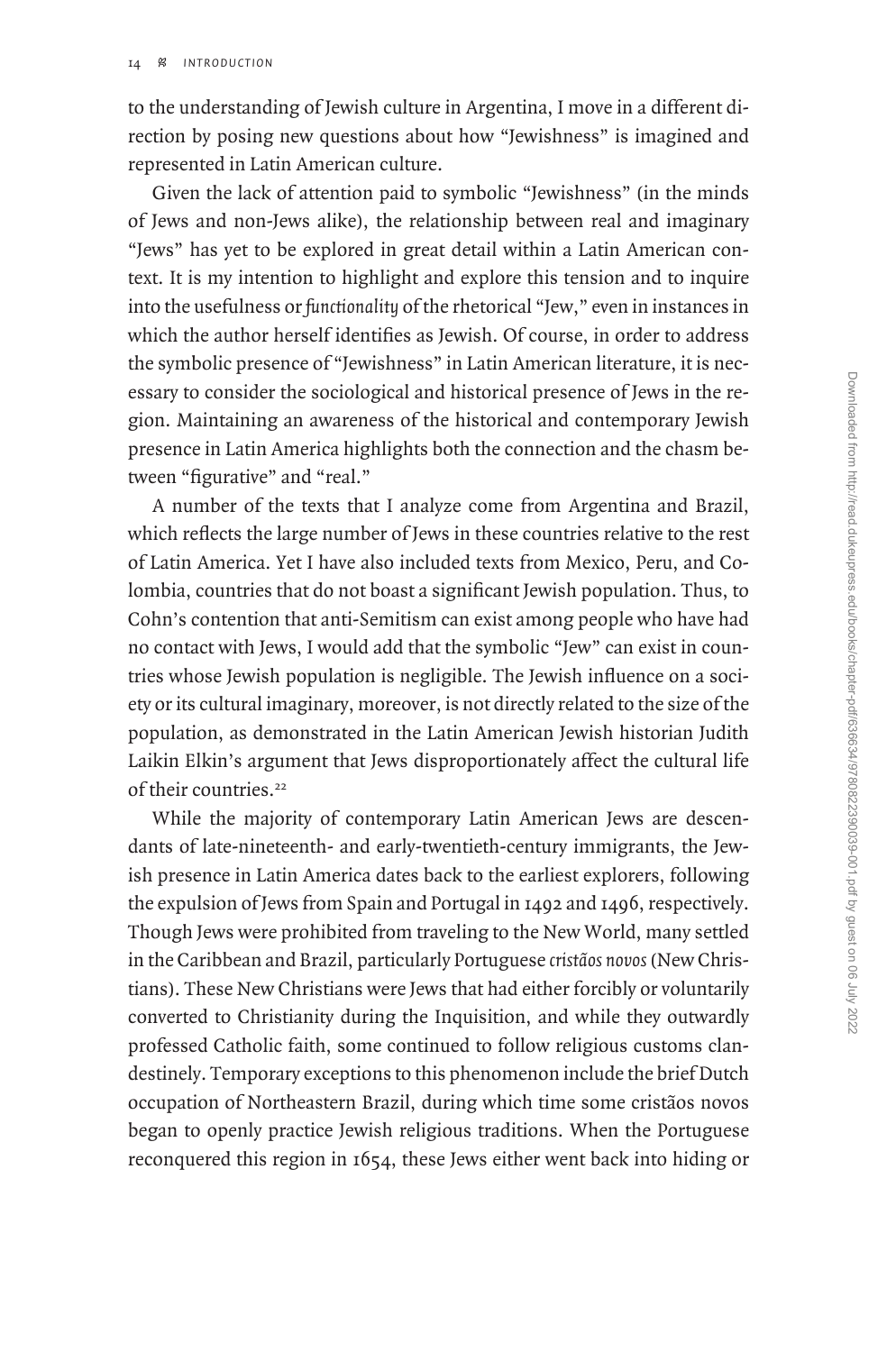left Brazil for Curação, New Amsterdam, and Holland (Elkin 1998, 15–16). Thus, early Jewish life in the Americas could be characterized as invisible, largely relegated to private rather than public spaces. Yet while ritual Judaism was largely hidden, the figurative "Jew" already occupied a significant place in the early colonial imaginary, due to the legacy of Sefarad, as well as the presence of New Christians in the Americas.

While small numbers of descendants of New Christian settlers from the colonial period remain in some Latin American countries (like Brazil), these have survived principally as Catholics. Elkin addresses this controversial issue in her discussion of modern Jewish communities in Latin America: "Folklore has it that Marranos who survived the colonial period were the progenitors of contemporary Jewish communities. This is not in fact the case. Descendants of those who were not killed may well have survived physically, some even with memories of Jewish tradition, however distorted by the secrecy imposed upon them. But they survived as Catholics" (1998, 21). Given this lack of openly Jewish continuity, the steady presence of "Jewishness" in Latin American culture occurs more dramatically on a symbolic level. Therefore, nineteenth-century texts such as the Mexican writer Justo Sierra O'Reilly's *La hija del judío* or the Brazilian poets Castro Alves's "Hebraia" and Machado de Assis's "A cristã nova," as well as the Colombian Jorge Isaacs's *María*, predate the existence of established Jewish communities in these countries. Instead, these texts draw heavily on biblical or Orientalist images, rather than on modern representations of "Jews" seen in European culture at the time, because Jews were not yet a significant part of a modernizing Latin America.

Several hundred years passed before Latin America saw the first significant wave of Jewish immigration, whose descendants comprise much of Latin America's Jewish communities today. These immigrants were met with varying degrees of acceptance and hostility, depending on the political moment and the country in question. This is at least partially attributable to the fact that the ideological and political conditions that allowed for the entrance of Jews and other immigrants beginning in the late nineteenth century were fraught with tension and contradiction. While the dominance of positivist social theory justified projects to bring Europeans to Latin America in order to whiten the population, these same ideas constituted the Jewish other as degenerate, creating a double bind for Jewish immigrants.<sup>23</sup> These Jews entered into a political, philosophical, and racial dynamic already in existence before their arrival. Ideology and discourse surrounding "Jewishness" did not originate with the presence of these immigrant groups; rather, theories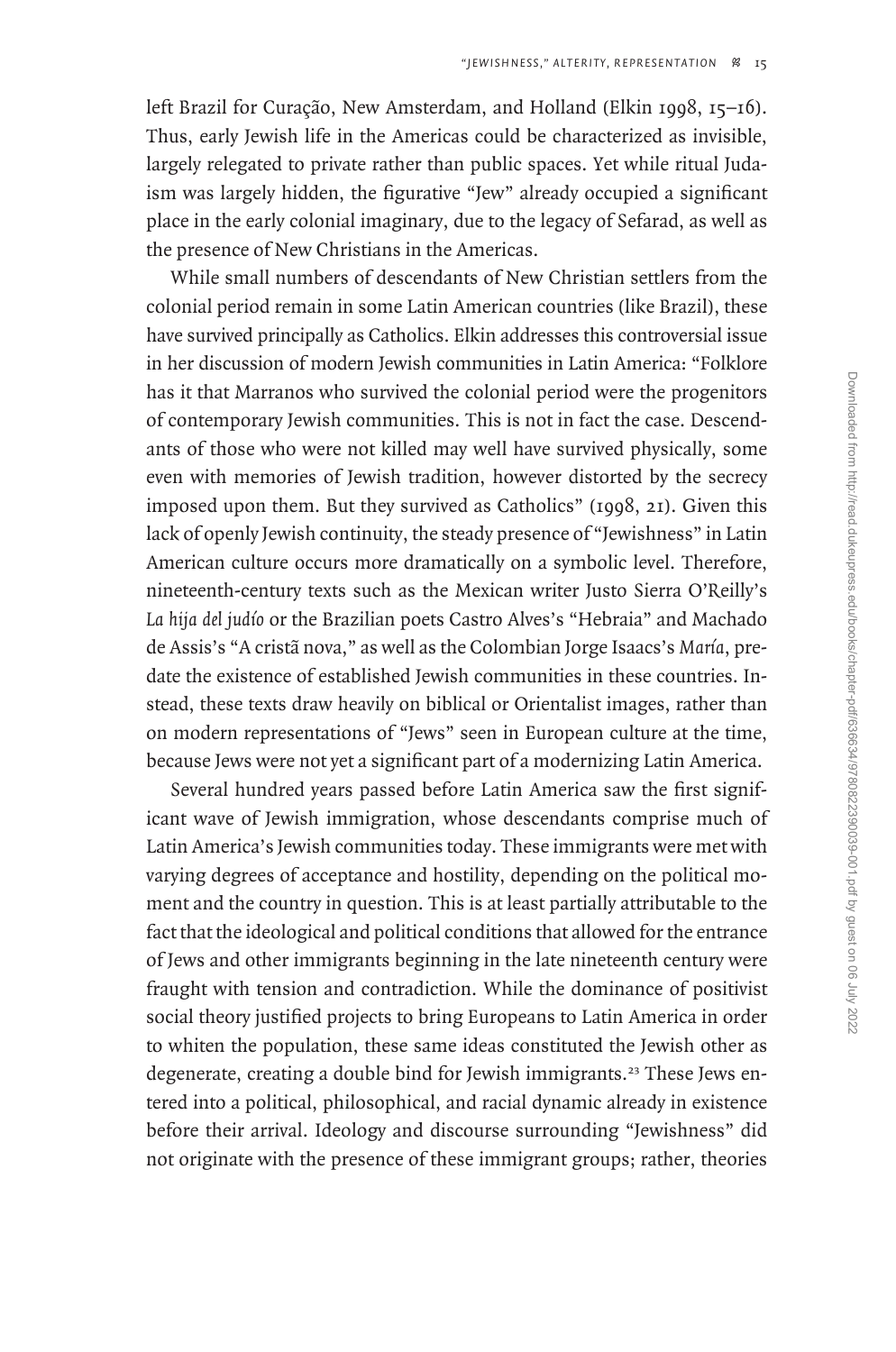of religious and racial alterity were constantly being proposed and negotiated throughout colonial and modern Latin American societies, interacting periodically with real and symbolic "Jews."

In addition to the historical Jewish communities to which some texts refer, there are a number of individual "real" Jews and conversos that enter this study, either as authors or as fictionalized or "translated" versions of historical figures.<sup>24</sup>The Colombian novelist Jorge Isaacs's *María* represents an interesting case of rewriting "Jewishness," given Isaacs's own complicated affiliation with his Jewish roots. The son of a Jewish convert to Christianity, Isaacs oscillated between seemingly incongruous identities, exhibiting political and religious ambivalence and entertaining loyalties as contradictory as conservativism, liberalism, Catholicism, and Freemasonry (Sommer 1991, 178–80).<sup>25</sup> These tensions are played out in his novel *María,* in which María, Efraín, and his father occupy distinct points on a continuum between "Jewish" and "Christian" identities. The Hungarian-Jewish psychiatrist Max Nordau also exhibits a problematic relationship with his own Jewish background. As author of the idea of the "muscle Jew," a modern Jewish subject that both appropriates and resists images of the degenerate Jew in fin de siècle European thought, Nordau was simultaneously a "Zionist" and an "anti-Semite." Nordau enters the work of the Nicaraguan *modernista* Rubén Darío, the Italian-Argentine positivist José Ingenieros, and the Colombian poet and novelist José Asunción Silva, who engage with Nordau's ambivalent attitude toward his own "Jewishness," translating him in much the same way that he reinvented himself. Luisa Futoransky, a Paris-based Argentine poet, novelist, and journalist, and Margo Glantz, a Mexican fiction writer and literary scholar, exemplify the phenomenon of Jewish authors who utilize metaphors of "Jewishness" in their writing in much the same way as do their non-Jewish counterparts: in order to articulate preoccupations with secondary issues. While Futoransky engages rhetoric surrounding "Jewishness" and disease in order to construct a writing subject in exile, Glantz utilizes the deformed Jewish body in order to talk about her semiautobiographical protagonist's condition as an outsider. Finally, the leftist playwright Alfredo Dias Gomes's *O Santo Inquérito,* in which the Inquisition allegorizes the violence of the dictatorship in 1960s Brazil, is based on the life of Branca Dias, a Portuguese New Christian who lived in Northeastern Brazil and was persecuted under the Inquisition. Dias Gomes "textually converts" the historical Branca into an "authentic" Christian in order to highlight her unjust suffering, constructing Branca's character as an ideal "militant" subject.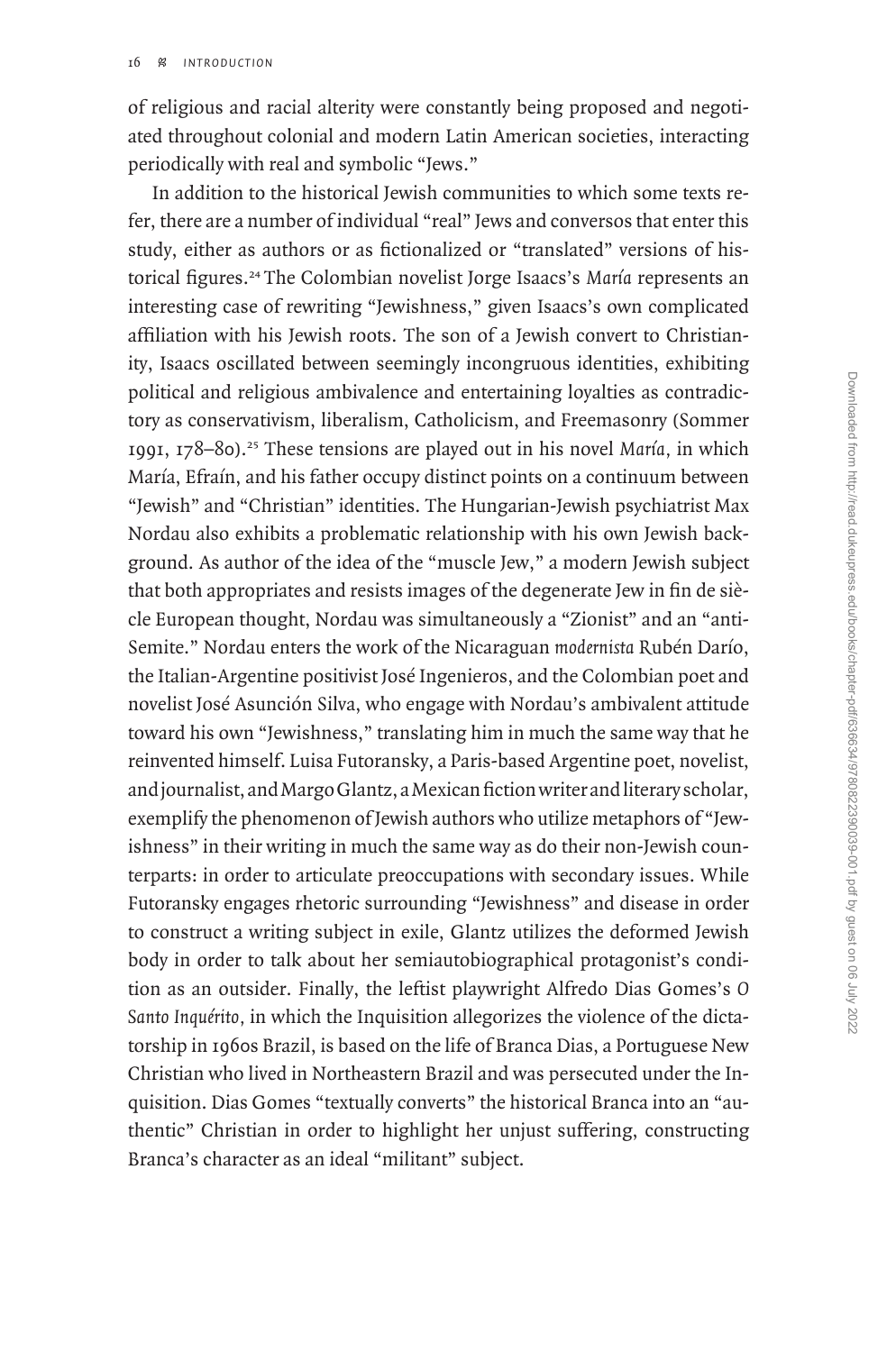Despite the presence of these "real" Jews in Latin American intellectual and aesthetic traditions, Latin America's "significant others," that is, those others who have regularly needed to be dealt with in order to attempt projects of nation building and consolidation, are not generally Jewish, but rather tend to be of indigenous and African descent.<sup>26</sup> Despite momentary focuses on (and reactions against) the Jewish population—for example, the antiimmigrant backlash in early-twentieth-century Argentine nationalist rhetoric, the anti-Semitism of the Vargas era in Brazil, and conflations of "Jews" with both rightist and leftist movements in many countries—Latin America has been primarily preoccupied with how to integrate the "non-white," subaltern communities of indigenous and African descent into the nation.<sup>27</sup> The "Jew" often comes to stand for these others in literature, either as an allegorical representation of a specific ethnic group or racial concern (as in Machado de Assis and Mario Vargas Llosa) or as a marker of a more generic form of alterity or marginality (as in Julián Martel, Rubén Darío, Ricardo Piglia, Margo Glantz, Rodolfo Enrique Fogwill, and Sergio Chejfec).

When exploring the treatment of Jewish difference in literature, one must also consider the way(s) in which modern Latin American societies have dealt with alterity, whether as part of official state rhetoric or within the broader cultural imaginary: methods that differ dramatically from rhetoric across the Atlantic, and which translate into original manipulations of the signifier "Jew" in order to address social realities unique to Latin America.<sup>28</sup> Latin American attempts to establish and consolidate national identities in the nineteenth and twentieth centuries ranged from politics of exclusion (Domingo Faustino Sarmiento's civilization versus barbarism) to inclusion (the most crystallized version of which can be found in Brazil's "myth of racial democracy").29 Yet even the most explicitly racist attitudes have had to confront the social reality that the African, indigenous, and foreign "others" they fear are here to stay. This fatalism of difference plays a significant role in determining the symbolic significance of Jewish difference in Latin American letters. Put another way, the "Jew" enters the Latin American imaginary at distinct ideological and aesthetic moments precisely in order to address what is perceived as unavoidable heterogeneity.

In the infamously anti-Semitic Argentine classic *La bolsa* (1890), the "Jew" represents the destructive and undesirable, yet inevitable force of immigration, capitalism, and globalization, so that while the text might articulate a desire for national purity, this purity is—by definition—impossible. Finde-siècle "whitening" projects yielded to the necessary inclusion of darker,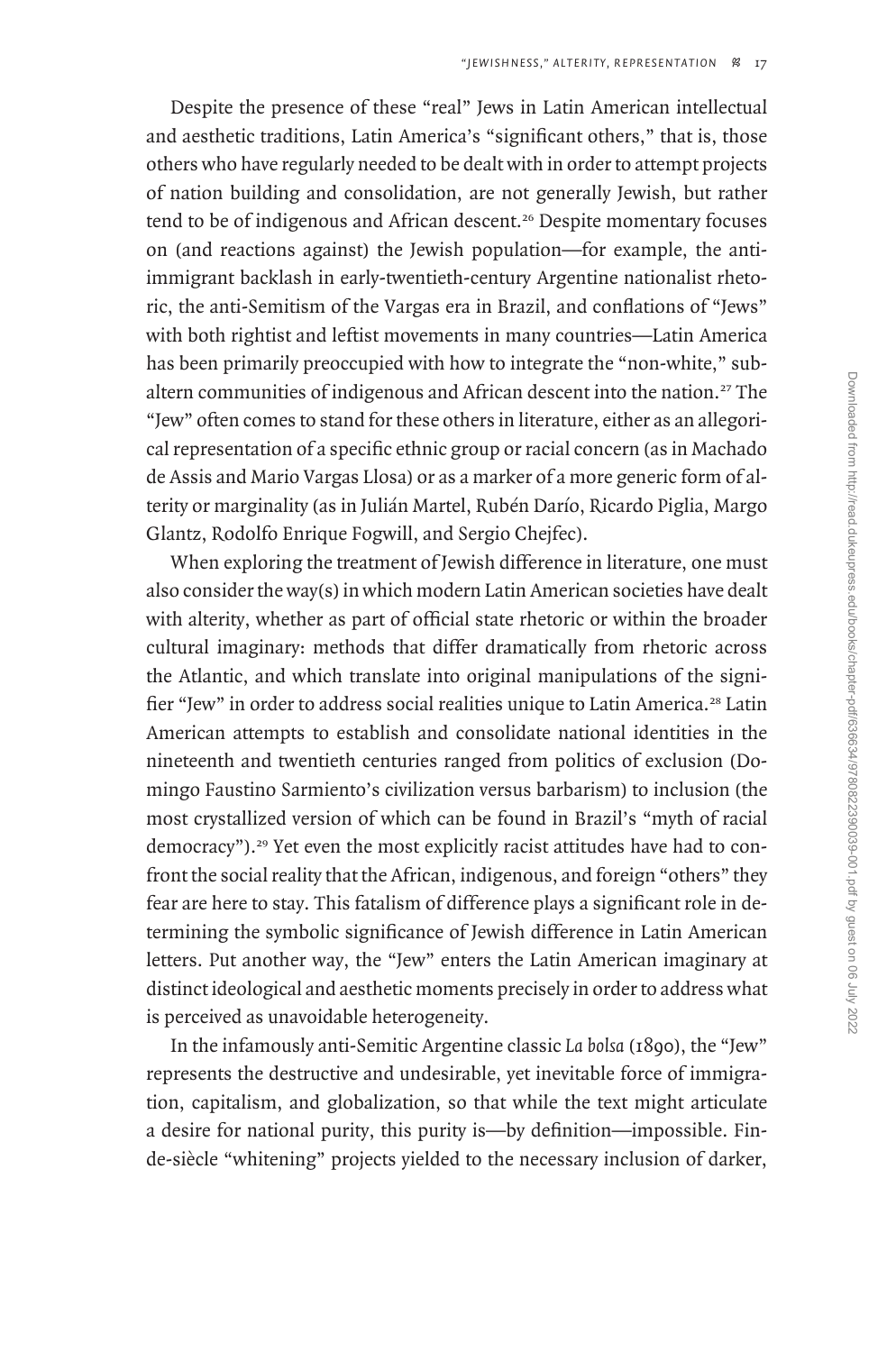less-desirable others who, when bred with citizens of European descent, contributed to an overall whiter population. While these eugenic theories of racial engineering undoubtedly had as their objective the erasure of the African and indigenous influence, it was through mixing, not extermination or expulsion, that these goals were considered attainable.<sup>30</sup> Thus, nineteenth-century Brazilian abolitionist rhetoric advocates racial mixing based on the idea that "miscegenation would gradually and inexorably 'whiten' and thereby 'upgrade' the Brazilian population" (Skidmore 1990, 9). Needless to say, it was not out of love that miscegenation was advocated in these cases, but rather out of the pseudoscientific belief that whiteness could dilute blackness, that the dominant racial subject could absorb the dark other, or at the very least out of the pragmatic view that the racial "other" was an unavoidable element of the national body.

The 1920s and 1930s ushered in an era of nationalism grounded in a new affirmation of racial syncretism; here, the idea of mixing did not have as its ultimate objective the whitening of the population, but rather the postulation of a uniquely mestizo (or *mestiço*) culture as that which made Latin American national identities distinct from European identities and, therefore, original. During this period, the historian Thomas Skidmore argues, elite Brazilians began to take pride in what they claimed to be a lack of racism, which they contrasted with the systematic racism of the United States and Germany, and theories of racial mixing abounded across the region (1990, 27). While the philosopher José Vasconcelos's utopian *La raza cósmica* (*The Cosmic Race*), published in 1925, promotes a vision of a universal mestizo race in Mexico, the Brazilian sociologist and anthropologist Gilberto Freyre celebrates miscegenation as a positive national trait in his 1933 *Casa-grande e senzala* (*The Masters and the Slaves*). The Cuban anthropologist Fernando Ortiz postulates the idea of transculturation, a racially inflected theory of culture that is multidirectional and interactive, in his 1940 *Contrapunteo cubano del tabaco y el azúcar* (*Cuban Counterpoint*). Yet these ideas circulated predominantly on the level of rhetoric, and as the Latin American literary and cultural critic Joshua Lund has argued, the ostensible eroding of pseudoscientific classifications of race often depended on these very categories for their existence: "If hybridity is rooted in a notion of blending, these same roots are nourished by a concept that always returns to segregation. . . . An impasse arises: hybridity as the incessant process of mixing traces its condition of possibility to a discourse race—that legitimates and institutionalizes separation" (2006, 5).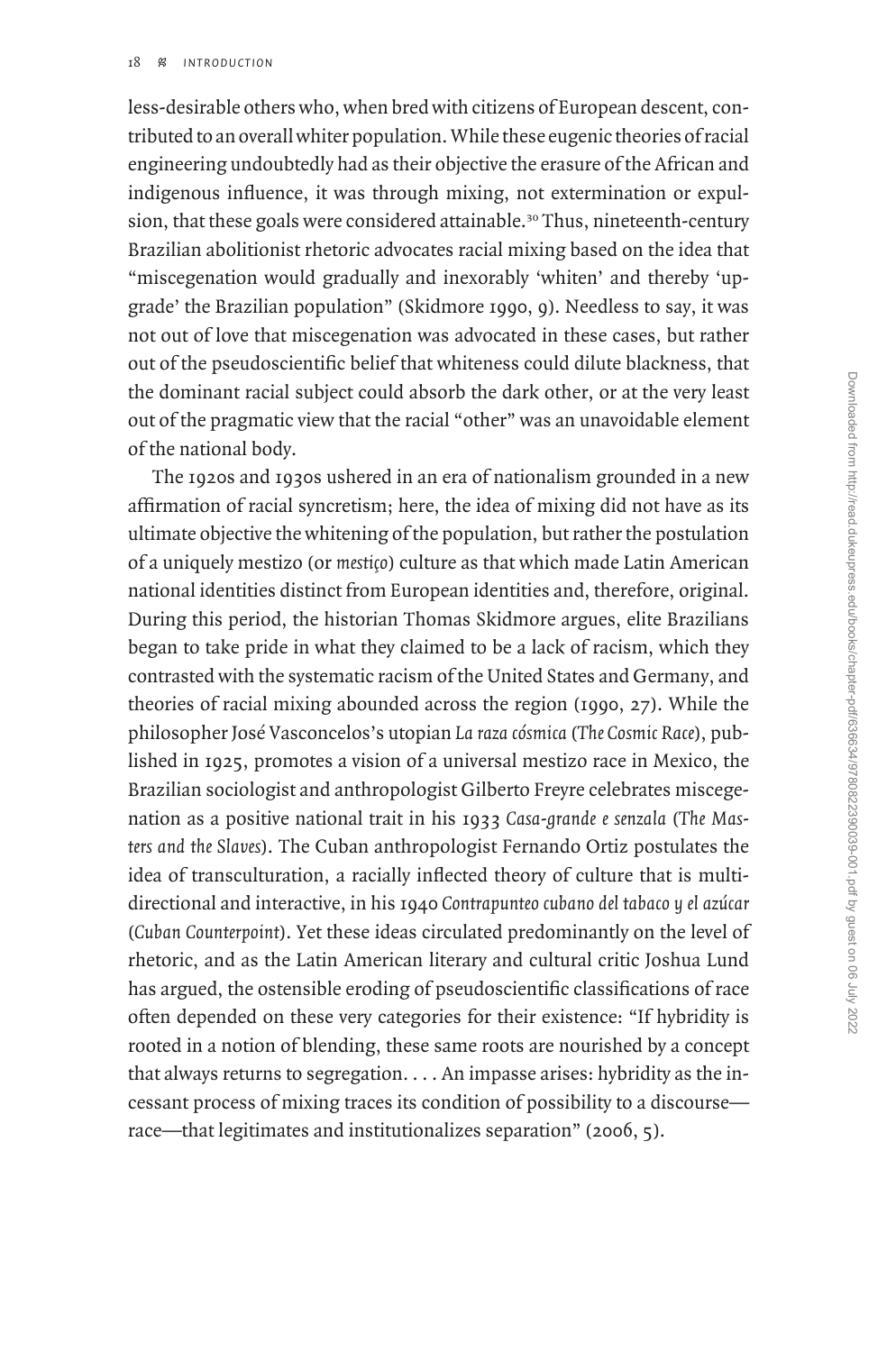Even more recent attempts to "define" Latin American culture rely heavily on ideas of mixing and incorporation: in his 1982 book *Transculturación narrativa en América Latina* (Narrative transculturation in Latin America), the Uruguayan intellectual Angel Rama reworks Ortiz's theory of transculturation and brings it to the scene of the literary, while the Peruvian literary critic Antonio Cornejo Polar attempts a critical reevaluation of these terms, proposing the notion of heterogeneity in order to underscore, rather than erase, the violent and unequal power dynamics at work in these cultural and ethnic encounters and clashes.31 Finally, the Mexican-based Argentine sociologist Néstor García Canclini's controversial *Culturas híbridas* (*Hybrid Cultures*) reframes the idea of hybridity within the context of globalization and border culture, a move that has inspired criticism among Latin American and Latin Americanist intellectuals for its romanticization of the "border" as well as its naïve emphasis on the market as a site of potential empowerment.<sup>32</sup>

Throughout several centuries of discourse and across national boundaries, theorizations of difference in Latin America have repeatedly turned to models of hybridity and syncretism, even when the conditions of possibility of these concepts remained linked to segregation and isolation. Despite the inevitable return to a politics of racial exclusion, then, a *rhetoric* of inclusion persists. Though differing by country and historical moment, these racial politics of integration and segregation can perhaps be explained by what Roberto González Echevarría describes as a Latin American obsession with the "Other Within." Beginning in the nineteenth century, he asserts, "Latin American narrative will deal obsessively with that Other Within who may be the source of all; that is, the violent origin of the difference that makes Latin America, distinct, and consequently original" (1998, 97).<sup>33</sup> This provocative notion begins to address the specifically Latin American modes of engaging alterity and helps one to understand the ways in which "Jewishness" is articulated. While it is possible to identify an impulse to expel the "stranger within" in pre-modern and modern Europe, the inclination to convert, assimilate, transculturate, or incorporate the racialized other into the nation prevails in Latin America.<sup>34</sup> If modern European notions of "Jewishness" (and, by extension, difference in general) often focus on a foreign invader that would corrupt the purity of the national corpus, Latin American representations of the "Jew" tend to recognize a primordial other that, symbolically or historically, forms a part of the individual or collective self, traceable to the traumatic and violent encounter of the Conquest. Thus, while in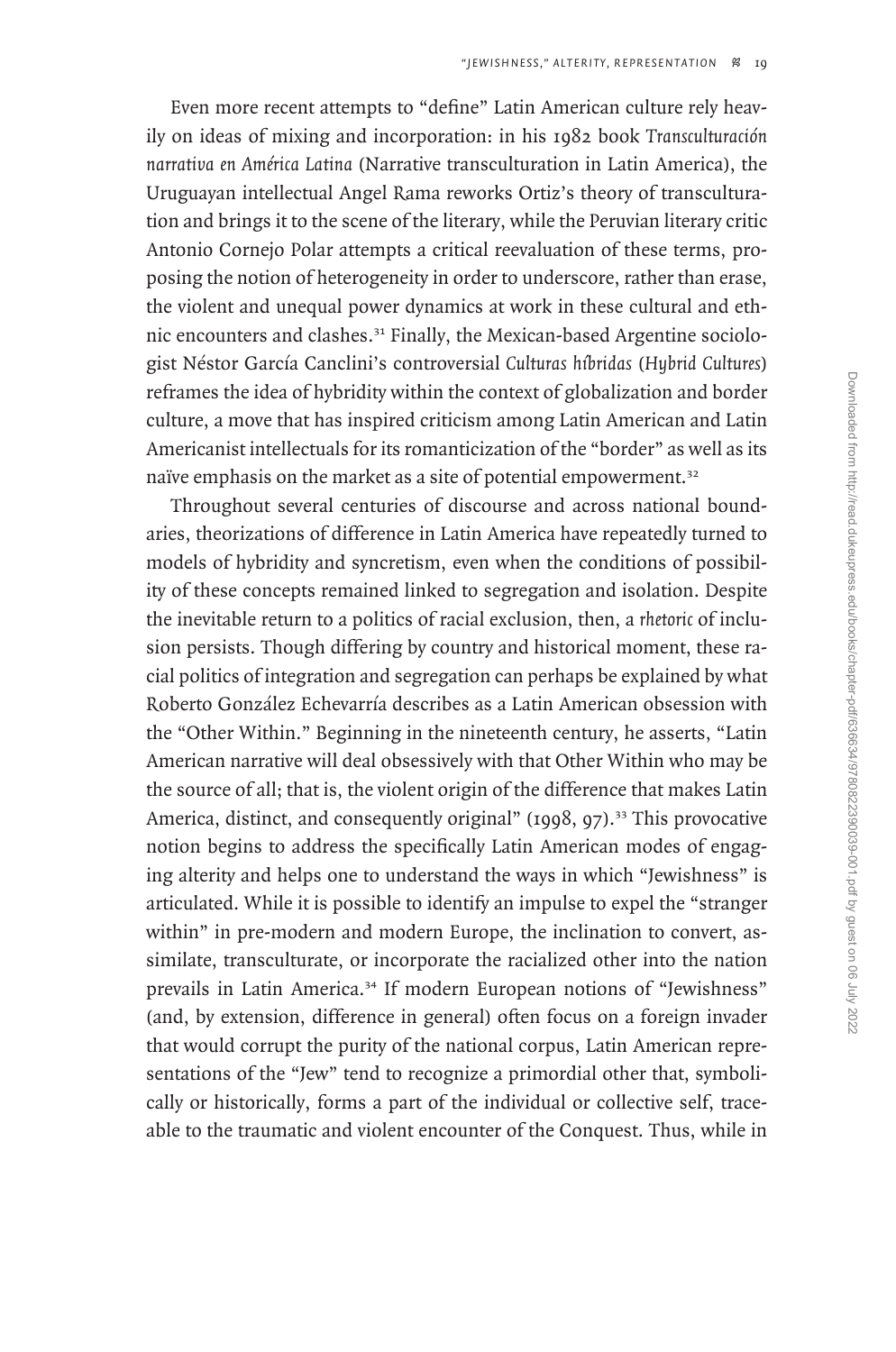general the "Jew" appears as an anxiety-provoking figure from the perspective of the dominant subject, the construction of and reaction to this figure possesses diverse manifestations on both sides of the Atlantic.

Do Latin American representations of "Jewishness" generally reveal a broader preoccupation with ethnic or national alterity? Although I consider this question, I ultimately argue that the "Jew" does not simply represent another "other" (the immigrant, the slave, etc.), but rather functions as a powerful node onto which a fundamental anxiety toward difference can be projected and performed. Moreover, ideas of Jewish difference tend to appear embedded within other discourses of alterity, so that ideas about "Jewishness" often appear juxtaposed with complex constructions of gender the most evident example being the *hijas de judíos* (Christian daughters of Jewish fathers)—but also surfacing in works by Jewish women themselves (Futoransky and Glantz both create semiautographical protagonists whose marginality has just as much to do with their "Jewishness" as with their "femaleness"). Representations of "Jewishness" then, must always be read within a broader constellation of social, sexual, and aesthetic disquiet. But if this book is ultimately about representation, it is equally concerned with the limits of representation: in writing the Jewish other, what is excluded from the text? What voices, ideas, or histories are suppressed in the constitution of new subjectivities vis-à-vis aesthetic creation? Is it possible to conceive of some extratextual element that could resist this totalizing effect?

## The Ethics of Representation

In analyzing distinct figurations of "Jewishness" in the Latin American imaginary I raise the question of whether an ethical consideration of difference is a possibility when otherness is used rhetorically, when the other—here, the Jewish other—serves as a metaphor for a completely separate preoccupation. If "Jewishness" is thematized, turned into a rhetorical object, and is used as a means to an end—that of the construction of a national or aesthetic subjectivity—will this subject preclude ethics? Or will the subject simply absorb the other into itself: "Suppress[ing] alterity, subordinating it to the totality . . . reducing the absolutely other to the other of the same" (Robbins 1999, xiii)?

I focus primarily on the *how* of representation, that is, the multiple ways is which "Jewishness" is used rhetorically to articulate broader questions of difference, whether having to do with race, ideological dissidence, exile, or transculturation. At the same time, I address the broader problem of the eth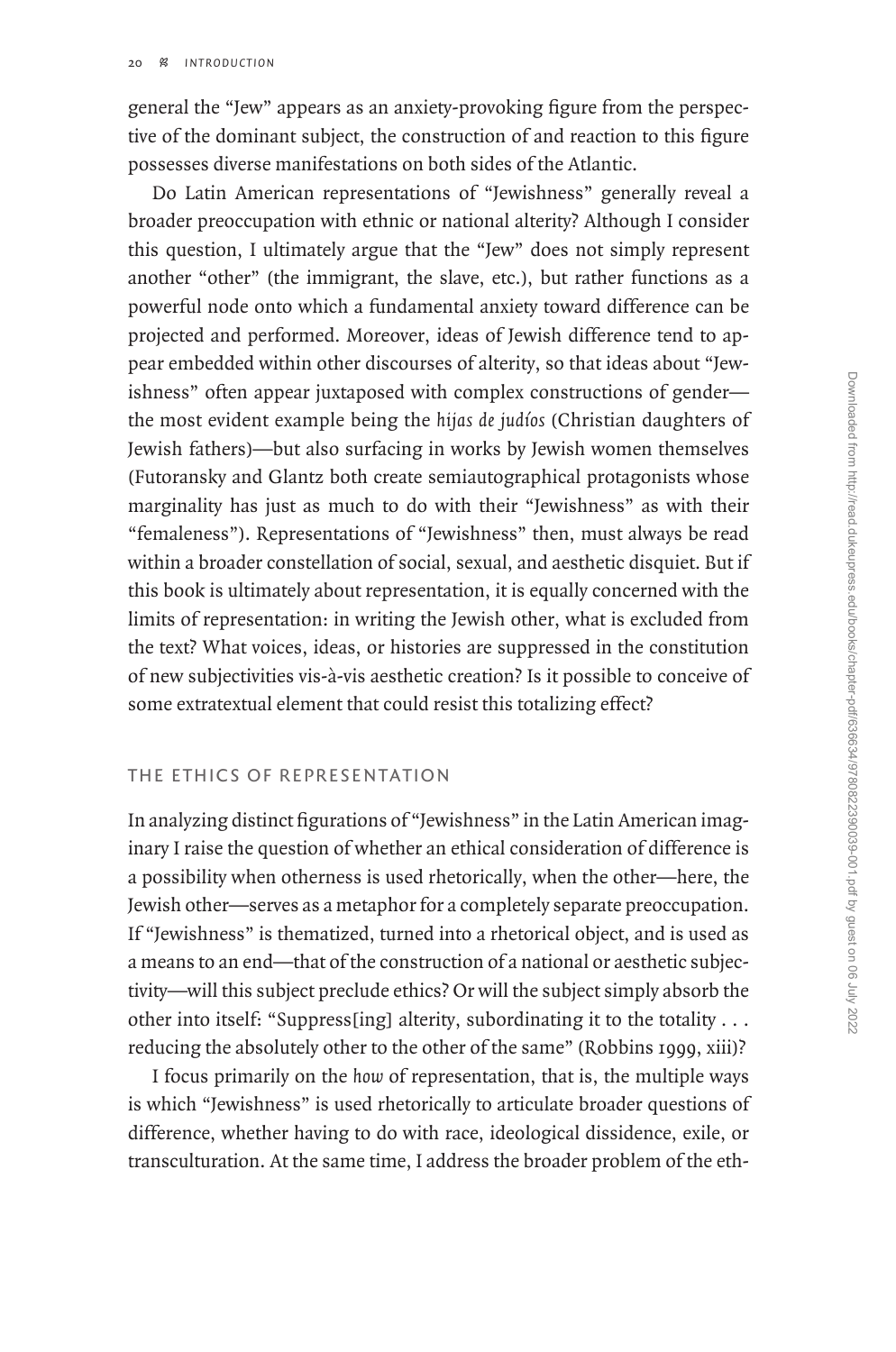ics of representation, which, while not always treated explicitly in the close textual readings, has to do with the larger theoretical concerns that motivate this project. In order to address this issue, I turn to the work of Emmanuel Levinas, whose philosophical writings (relatively under-studied until very recently) detail the ethical relationship between same and Other.<sup>35</sup> His contention that the ethical subject is constituted through the face-to-face encounter with the Other seems, at first glance, to exclude the possibility of an ethics of literature, if literature is understood as a mediated relation to or an objectification of the Other. The idea of literary representation as a practice that violates the Other could certainly be supported by the majority of the texts I discuss in this book, which absorb Jewish alterity into the universe of the same. Yet I would problematize Levinas's repudiation of the written word as ontologically violent by asking the following questions: can "the face of the Other" enter the literary text, or does every attempt to characterize otherness within writing necessarily destroy or violate difference? Is an ethical treatment of the Other possible within literary discourse? Or, as Levinas would argue, does literature automatically fall into the category of rhetorical, as opposed to ethical, language? How do the mutually interdependent categories of the *saying* and the *said* help one to articulate what I will call the "double bind" of ethical representation? In codifying "Jewishness," is the Other always already thematized, or is it possible to identify the presence of something else, a remainder to the process of thematization that resists representation?

Levinas's unique contribution to the Western philosophical tradition unprecedented at the time of his writing—has to do primarily with his focus on the demand of the Other as central in the constitution of the subject.<sup>36</sup> Rather than privileging an autonomous self (whose engagement with the Other is secondary to being), Levinas underscores the response to the Other's demand as that which makes subjectivity possible. He theorizes an Other that is prior to the self, though not in a temporal sense; the encounter between self and Other does not occur within history, but is rather "preliminary . . . prior to consciousness" (Levinas 1998, 82). The self does not exist without the Other; the Other is already present as the subject comes into being.<sup>37</sup> This Other stands before the same and demands a response: "The first word of the face is the 'Thou shalt not kill.' It is an order. There is a commandment in the appearance of the face, as if a master spoke to me. However, at the same time, the face of the Other is destitute; it is the poor for whom I can do all and to whom I owe all. And me, whoever I may be, but as a 'first person,' I am he who finds the resources to respond to the call" (Levinas 1982, 89). The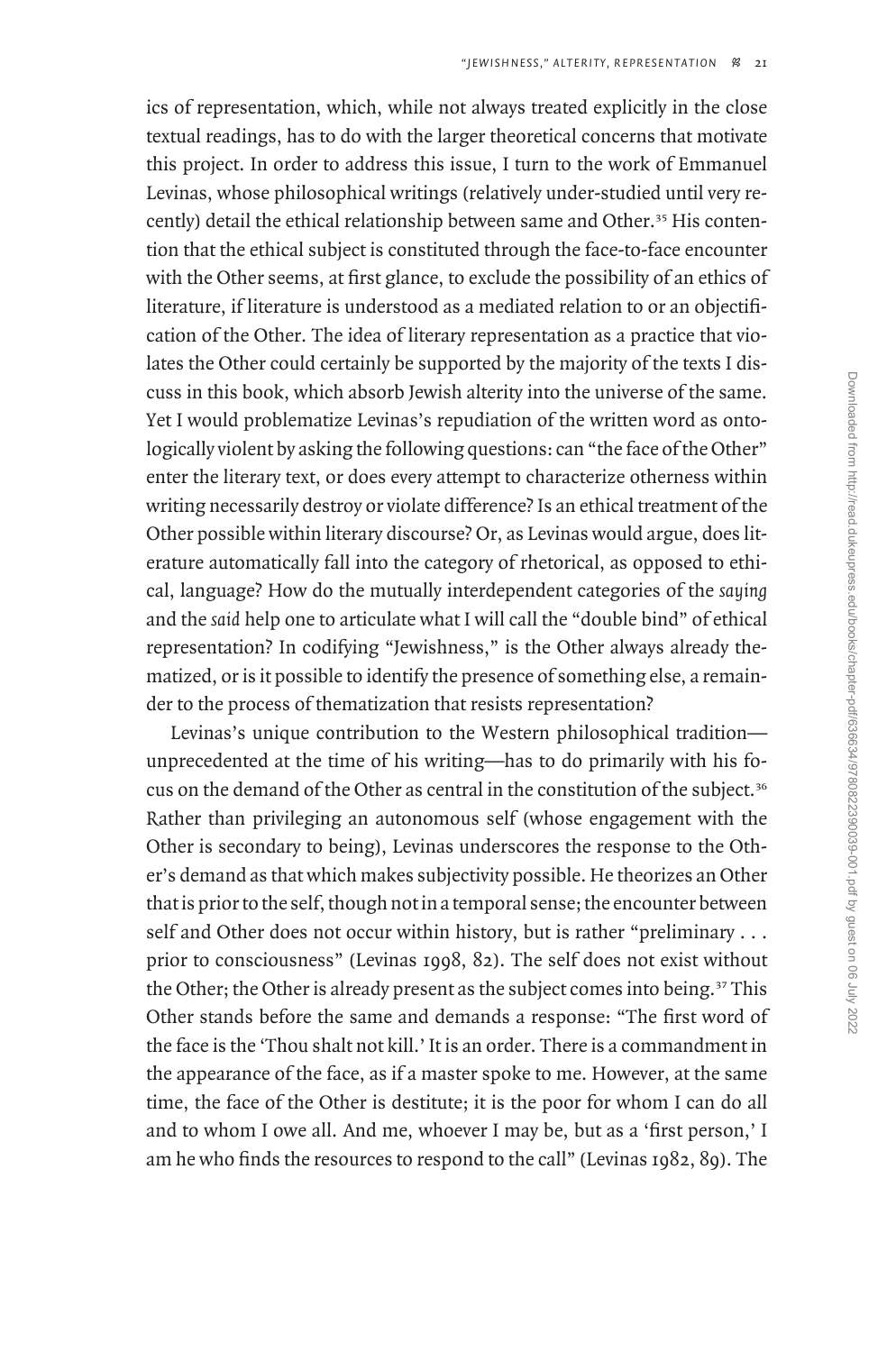response of this self—its *respons*ibility toward the Other—founds the ethical relationship and, through it, establishes its own status as subject: "Responsibility [is] the essential, primary and fundamental structure of subjectivity" (ibid., 95).

One of the primary concepts that Levinas uses to articulate the encounter with the Other is that of the face, which he links to the idea of exposure: "The disclosing of a face is nudity, non-form, abandon of self, ageing, dying, more naked than nudity. It is poverty, skin with wrinkles, which are a trace of itself " (1998, 88). By exposing itself as destitute, the face of the Other demands responsibility in the same through the (figurative) commandment "Thou shalt not kill." The "listening eye" of the subject simultaneously sees this face and hears the order (ibid., 30, 37). As a result of this meeting of self and Other, the subject is constituted through its response to the Other's demand. Therefore, the intersubjective relationship stands at the heart of the problem of ethics; the encounter between same and Other is, by definition, an ethical one.

What are the implications of this relationship for an analysis of literary representation? It is vital to the question of literature because, as Levinas contends, language plays a constitutive role in the encounter between self and Other. Moreover, it adds a complicated dimension to the discussion, because while Levinas characterizes the intersubjective relationship as "wholly sign, signifying itself," language remains one of the most contentious issues in his work (1998, 15). The face of the Other disrupts the "imperialism of the same" through words, as in the reference to the Biblical injunction "Thou shalt not kill."<sup>38</sup> Though Levinas undoubtedly grounds the ethical demand in language, however, it is not clear whether this demand might be realized beyond orality. Can one think about the ethical relationship between the same and Other within the context of the *written* word? Is it possible to "hear" the face of the Other in literary discourse, particularly given Levinas's criticism of poetry as rhetoric, which he equates with violence and injustice?

In his 1974 *Otherwise than Being, or Beyond Essence* Levinas makes a critical distinction between ethical and rhetorical language, or the *saying* and the *said.* While the former pertains to a pre-original realm of language, the latter refers to a type of language that reduces the Other to a set of characteristics; rather than being experienced as a face, the Other is seen as merely eyes, nose, ears and mouth (Levinas 1982, 85).<sup>39</sup> In the second case, the saying is subordinated to the said: "The correlation of the saying and the said, that is, the subordination of the saying to the said, to the linguistic system and to ontology, is the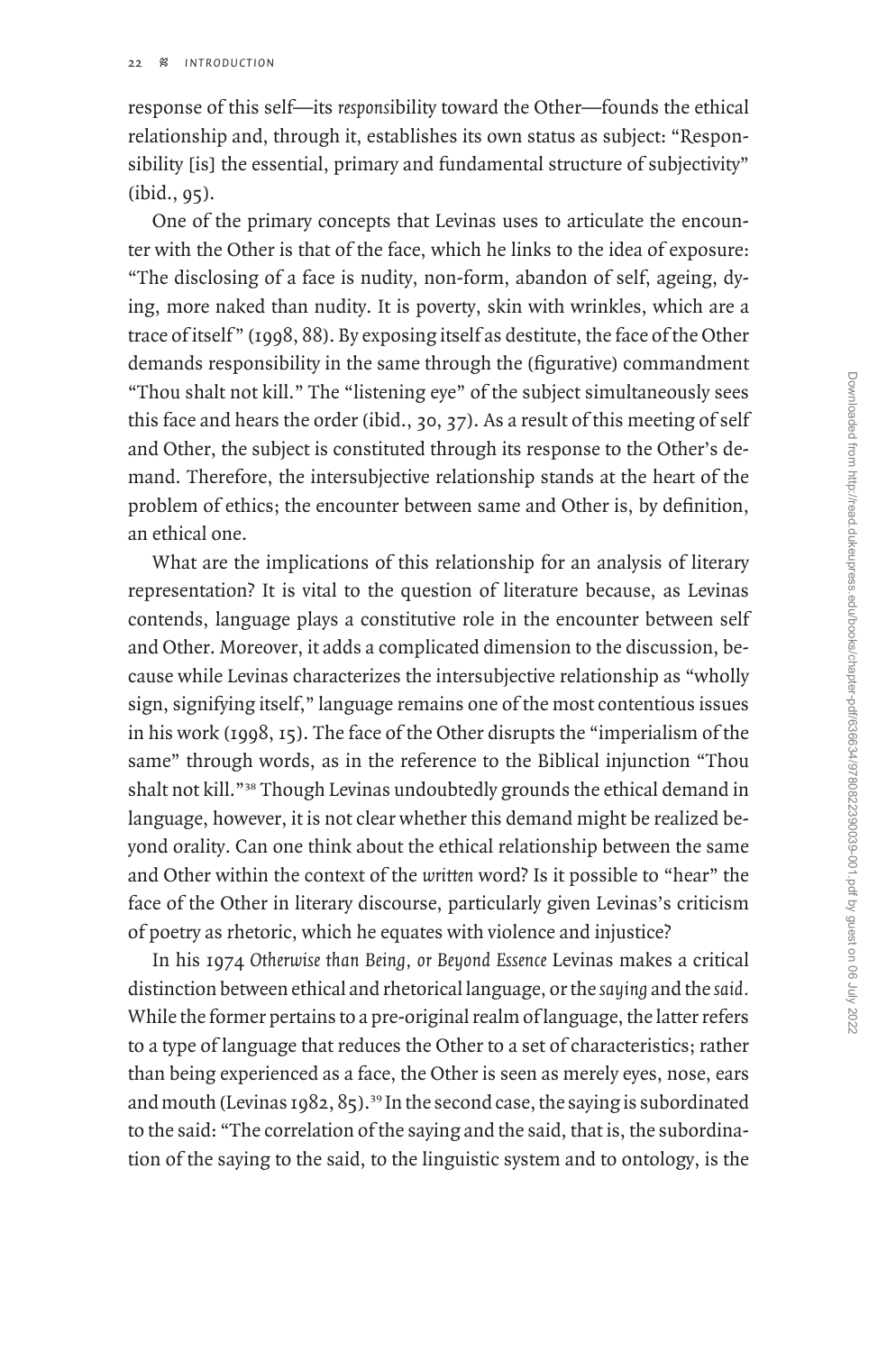price that manifestation demands. In language qua said everything is conveyed before us, be it at the price of a betrayal" (Levinas 1998, 6). The notion of betrayal implies a relationship in opposition to ethics; it signifies a refusal of relationship. Of course, there is a contradiction here if the response inherent to responsibility cannot be expressed within a linguistic system, if—as Levinas argues—the thematization of the Other will always come at the expense of the face. While Levinas does not clarify this paradox, which appears in his later work, he remains unambiguous in his treatment of aesthetic representation.

His division between rhetorical language as that which violates the Other's vulnerability, that which kills the Other, and ethical language as that which facilitates the encounter with the Other, is radical. "Thou shall not kill" instantiates ethical language, while any mode of representation that thematizes the Other, turns the Other into an object, exemplifies rhetorical language. Art—above all, literature—commits this discursive crime by making the Other a figure, an image. In his 1948 "Reality and Its Shadow," one of his earlier essays, published several years following the Nazi genocide that killed most of his family, he deems art potentially evil, like "feasting during a plague."<sup>40</sup> While his anti-aesthetic stance softens slightly in his 1961 *Totality and Infinity,* he nevertheless still equates art with rhetoric, which approaches the Other through "artifice."<sup>41</sup> In contrast, ethical language—God's "Thou shall not kill" or Abraham's "*hineni*" (here I am)—preserves the asymmetry between same and Other, and demands responsibility in the subject.

I would like to question this radical division between ethical and rhetorical language, and suggest that these categories might overlap and contaminate one another, following Jill Robbins's warning against dualistic readings of Levinas: "Can we be sure that [ethics and its opposite] do not communicate with each other, interpenetrate and contaminate each other, according to what Derrida calls a 'necessary general contamination' in order to be thought of as two distinct and irreducible poles of experience? That would be to say that there is also the possibility of thinking the ethicity of poetry, or of thinking the ethical and aesthetics together, of thinking *in a literary text* . . . the transcendence of the other in 'the proffered word,' the word of the other that *teaches* us" (1999, 90). Derrida, too, argues for a "misreading" of Levinas, suggesting the possibility of an ethical dimension of the written word: "The limit between violence and nonviolence is perhaps not *between* speech and writing but *within* each of them" (1978, 102, emphasis added). Indeed, does not Levinas himself rely on metaphor when he alludes to the ethical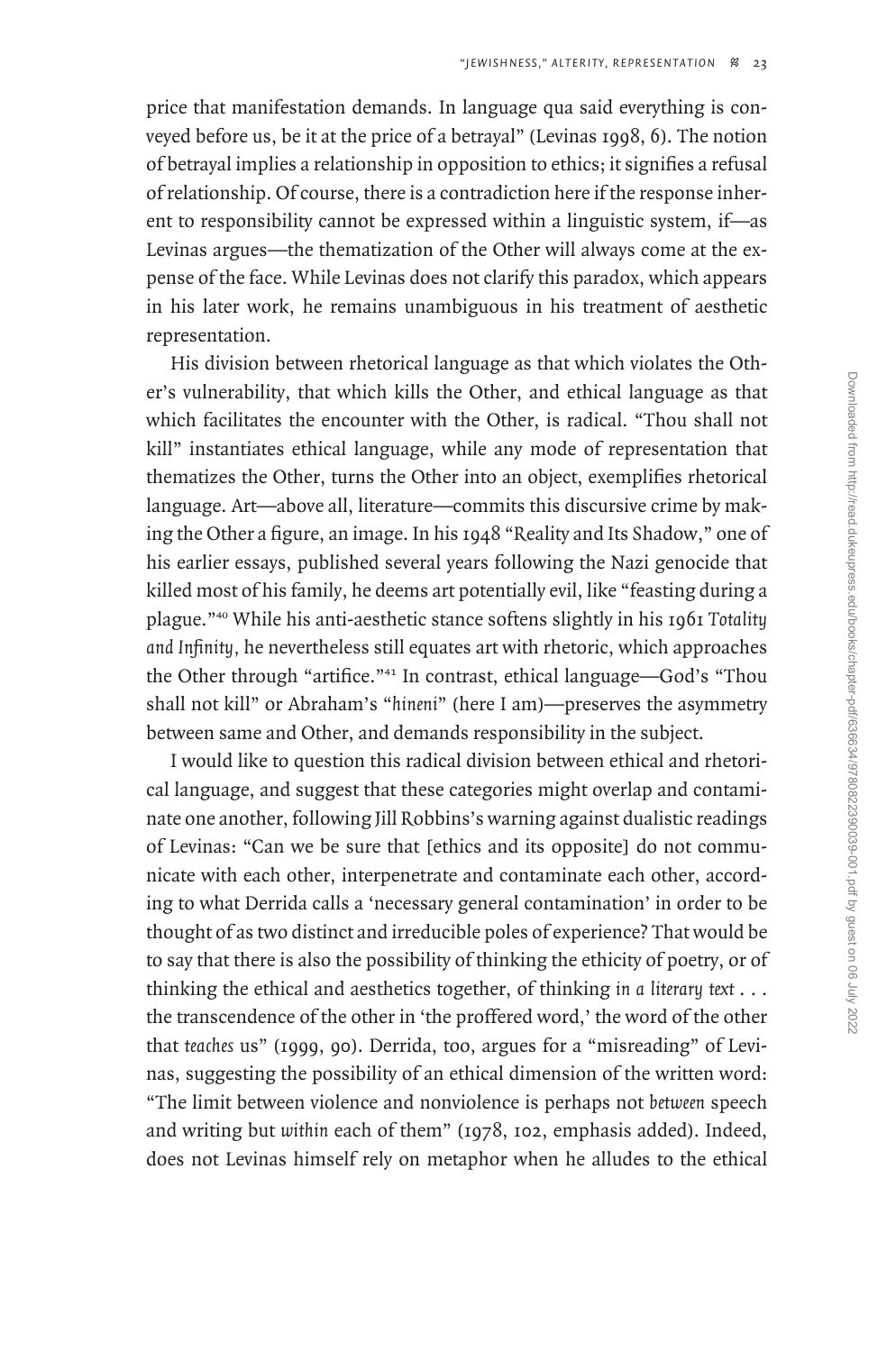expressions "Thou shall not kill," "*hineni,*" "après vous"?<sup>42</sup> Perhaps Levinas is speaking figuratively when he talks about language in the first place; the notion of the speaking face, after all, is rhetorical. And even if this is not what Levinas "means"—if one can presume to know what he "means"—isn't it one's duty as his reader, as his student, to misread him, to be ungrateful, to misunderstand?<sup>43</sup>

I would like to contribute to Derrida's and Robbins's interventions by suggesting that Levinas alludes to a relationship between ethical and rhetorical language when he acknowledges that "language permits us to utter, be it by betrayal, this *outside of being,* this *ex-ception* to being, as though being's other were an event of being" (1998, 6). His awe with respect to language is unmistakable in quotes such as the following: "Language issued from the verbalness of a verb would then not only consist in making being understood, but also in making its essence vibrate. *Language is thus not reducible to a system of signs doubling up beings and relations; that conception would be incumbent on us if words were nouns. Language seems rather to be an excrescence of the verb.* And qua verb it already bears sensible life—temporalization and being's essence" (1998, 35, emphasis added). Levinas attributes a redemptive potential to language through its "verbalness," which, in contrast with the reductive powers of the noun, opens rather than closes, vibrates rather than reproduces. The subordination of the saying (verb) to the said (noun), however, does not constitute a "fall of the saying": "Thematization, in which being's essence is conveyed before us, and theory and thought, its contemporaries . . . are motivated by the pre-original vocation of the saying, by responsibility itself" (ibid., 6). Here, there is an inextricable link—a motivation—between saying and said, a paradoxical bond in which thematization is both inspired by the ethical demand as well as that which renders it impossible. Language must thus play a role in recognizing being's Other, if only because it is all one has; the noun must accompany the verb.<sup>44</sup> Literature, as an art form that employs such linguistic performances and verbal play, adds a critical dimension to the problem of representing Otherness.

This necessary relationship between the saying and the said—the potential presence of ethical language within rhetorical discourse—leads one to the question of whether there might be an element of the literary text that resists the very signifying practices it employs. I am reminded of the English and American literary critic Elaine Scarry's provocative work on the possibility of resisting representation (1994), and I, too, search for that which does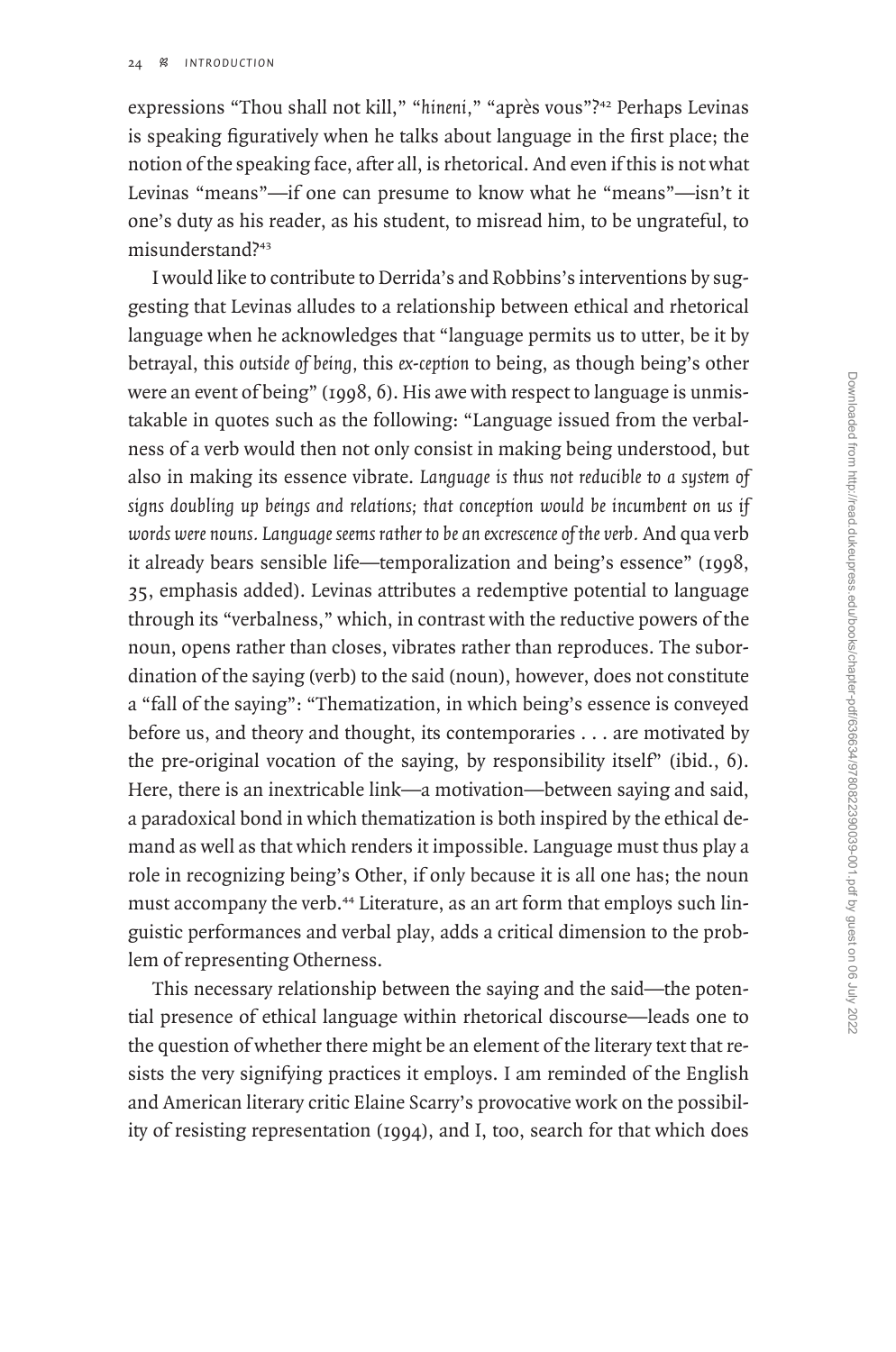not enter the order of representation, as well as that which might resist it from within.<sup>45</sup>

Of course, Scarry is not the only thinker to consider experiences that exceed the order of representation. The French philosopher Jean-Luc Nancy posits the "surprise" as that which tests the limits of thinking: "The 'surprise' is not only an attribute . . . of the event, but the event itself. . . . What eventuates in the event is not only that which happens, but that which surprises" (1998, 91). He suggests that the surprise/event has everything to do with thinking, though thinking always runs the risk of turning the surprise event into a category: "How is one to remain in the event? How can one hold oneself in it, if this can be said, without making an 'element' or a 'moment' out of it? Under what conditions can we keep thought in the surprise which thought has the task of thinking?" (ibid.,  $97$ ).<sup>46</sup> Nancy sustains that the event remains excluded from the order of representation (ibid., 102), yet (paradoxically) is not "beyond the knowable and expressible" (ibid., 98–99). How is it possible to account for this aporia, this ostensible impasse between the surprise and thought, between the saying and the said, between the face of the Other and its thematization? Under what conditions might it be possible to bridge these conceptual divides? Can literary criticism, in signaling that which is absent from the text, enact a sort of presence?

It is crucial to consider these broader theoretical issues before embarking on a detailed analysis of literary texts in order to bear in mind the problem of the ethics of representation. The notion of the face of the Other described by Levinas, while not always mentioned directly hereafter, should be understood as that which has inspired this project. Just as the Other—understood as exteriority or as the Other within the same—interrupts, inspires, and transforms the subject, the ethical questions that I have elaborated should haunt the body of this study. By exploring the hysterical repetition of the signifier "Jew," in signaling the absence or presence of the Jewish other, I hope to excavate possible responses to Levinas's condemnation of literature from within the literary texts themselves.

#### $88R$

In chapters 1–3 I approach the problem of representing Jewishness through the analysis of three critical scenes: that of the diagnosis, that of the transaction, and that of the conversion. Rather than simply investigating the figure of the "Jew," I propose the idea of a scene in order to take into account the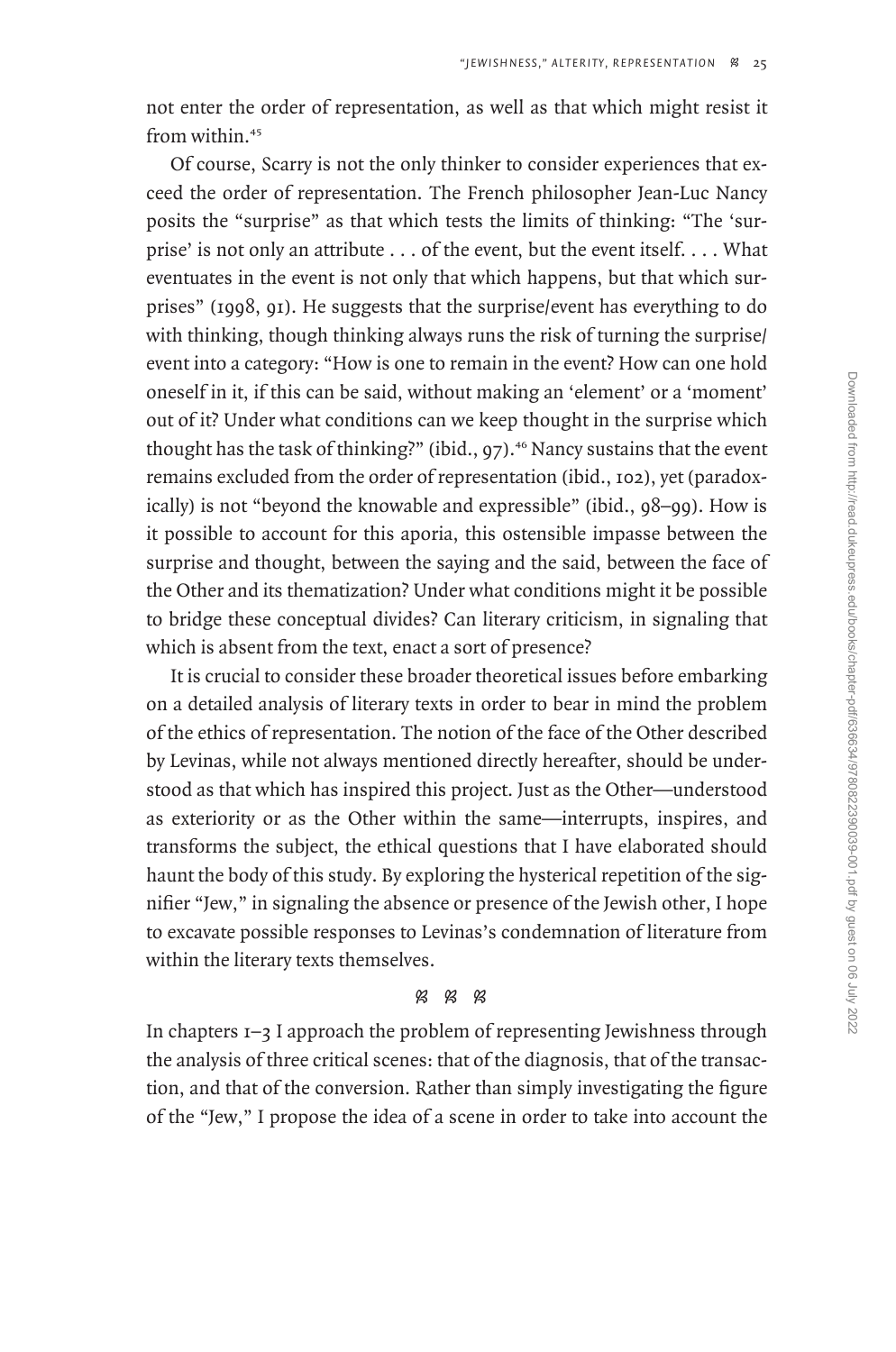entire landscape within which "Jewishness" appears, so that it becomes possible to read not only figures but also context, discourse, images, desire those potent elements that come into contact with one another to form a created object. Within these diverse scenes, I demonstrate the way in which the idea of "Jewishness" collides and interacts with other overdetermined metaphors—disease, medicine, money, prostitution, conversion—in order to produce ideological-aesthetic artifacts. Through the analysis of the three scenes, it becomes apparent that the diagnosis, the transaction (financial and sexual), and the conversion are more than mere objects of representation; they are also performative textual acts. That is, they appear not only as themes but also as literary devices through which meaning is constructed within the texts themselves. The diagnosis is thus not merely written about, but enacted as well; the financial or sexual transaction is not just narrated, but the negotiation also happens on the level of discourse; conversion not only appears as a motif, but the narrative *itself* realizes a textual conversion: it converts its object by assimilating it into the order of representation.

In chapter 1, I analyze texts in which the "Jew" appears as both contaminator and healer, highlighting the flexibility of the signifier "Jew." Taking as my point of departure the Latin American literary critic Sylvia Molloy's contention that the diagnosis is the means by which knowledge is organized, I sustain that the very *desire* to diagnose the other is symptomatic of anxiety surrounding the unknown, the uncharacterizable, the unfixable, all of which can be linked to, provoked by, and represented by "Jewishness." I propose the idea of the diagnostic scene in order to take into account a broader context, in which characters, language, and ideology interact to produce or *perform* diagnoses. In the texts I read the "Jew" does not remain limited to one side of the dichotomy between sickness and medicine, but rather straddles and questions this very divide. For this reason, I consider various *instances of "Jewishness"* as a part of diagnostic scenes in which the rhetorical "Jew" appears in diverse roles, never fully free of the diagnostic gaze.

In the second chapter of this study I analyze a number of texts in which cultural hierarchies and national identities are contested through the motif of the transaction. Drawing on references to capitalism and prostitution, debates over control of the subject, city, and/or nation play out as the "Jew" occupies these anxiety-ridden sites of exchange. Like the "Jew" herself, capitalism and prostitution possess "real" referents in early-twentieth-century urban centers of Brazil and Argentina. While a number of historical and sociological studies (Fonseca, Glickman, Guy, Kushnir, Rago) have attempted